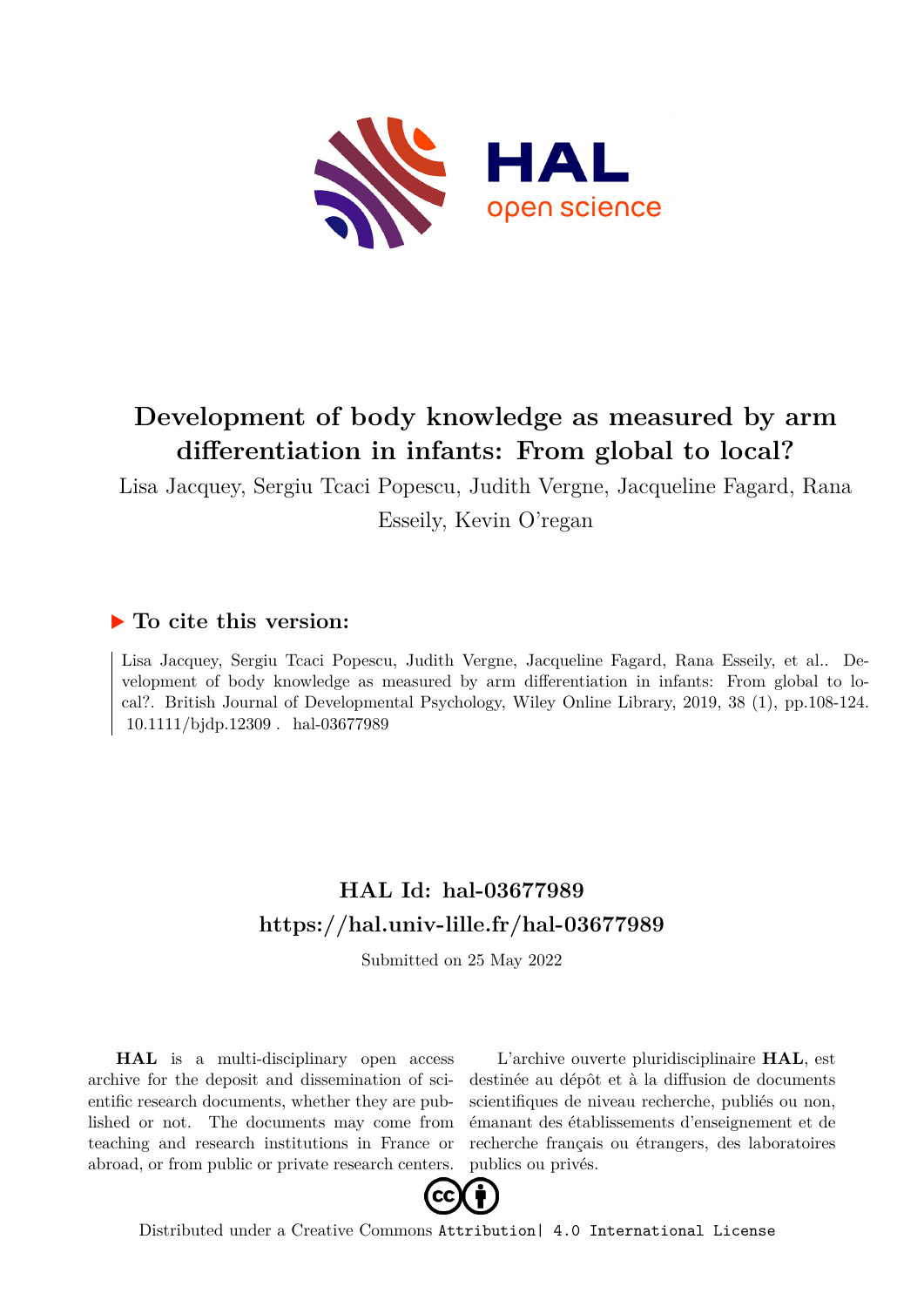



British Journal of Developmental Psychology (2020), 38, 108–124 © 2019 The Authors. British Journal of Developmental Psychology published by John Wiley & Sons Ltd on behalf of British Psychological Society

www.wileyonlinelibrary.com

# Development of body knowledge as measured by arm differentiation in infants: From global to local?

Lisa Jacquey1,2\* , Sergiu Tcaci Popescu<sup>1</sup> , Judith Vergne<sup>1</sup> , Jacqueline Fagard<sup>1</sup>, Rana Esseily<sup>2</sup> and Kevin O'Regan<sup>1</sup>

<sup>1</sup>Integrative Neuroscience and Cognition Center, CNRS, Université Paris Descartes, France

 $^{\sf 2}$ Laboratoire Ethologie Cognition Développement, Université Paris Nanterre, France

The ability to sense and use the body parts in an organized and differentiated manner is a precursor of body knowledge in infancy. To acquire this ability, the infant's brain might explore the perceptual consequences of its bodily actions. Undifferentiated body movements would gradually be replaced by more precise actions. Only a very few studies have tested this 'global-to-local' hypothesis, and none of them have so far been replicated. In this study, we assessed arm differentiation in 4-, 6-, and 8-month-old infants using a new contingency detection task in which infants have to detect a contingency between one of their arms' activity and an audiovisual stimulus on a screen. We found that 4- to 8-monthold infants seem to be able to use their arms in a differentiated manner. However, surprisingly, we were not able to show a developmental trend in arm differentiation between 4 and 8 months of age.

# Statement of contribution

## What is already known on this subject?

- Foetuses and infants possess coarse control of their body and may be sensitive to sensory feedback caused by their own movements.
- Body knowledge might develop during the first year of life in what can be called a 'global-to-local' manner. Nevertheless, the precise age at which infants come to possess well-differentiated local body knowledge requires further investigation.

## What the present study adds?

- 4- to 8-month-old infants seem able to use their arms in a differentiated manner when exposed to an audiovisual stimulation contingent on movements of one of their arms.
- However, we found no developmental trend in arm differentiation between 4 and 8 months of age.
- We hypothesize that infants' sensitivity to sensorimotor contingencies and their ability to narrow down contingencies to a specific limb might evolve with age as a function of the infant's current sensorimotor interests.

During the first years of life, infants and toddlers progressively acquire the ability to use their body to interact efficiently with their physical and social environment (Piaget, 1936/ 1952; Rochat & Goubet, 2000). While the importance of this ability in development

This is an open access article under the terms of the [Creative Commons Attribution](http://creativecommons.org/licenses/by/4.0/) License, which permits use, distribution and reproduction in any medium, provided the original work is properly cited.

<sup>\*</sup>Correspondence should be addressed to Lisa Jacquey, Integrative Neuroscience and Cognition Center, UMR 8002, Equipe Perception, Action et Développement Cognitif, 45 rue des Saints-Pères, Paris 75006, France (email: [lisa.jacquey@gmail.com](mailto:)).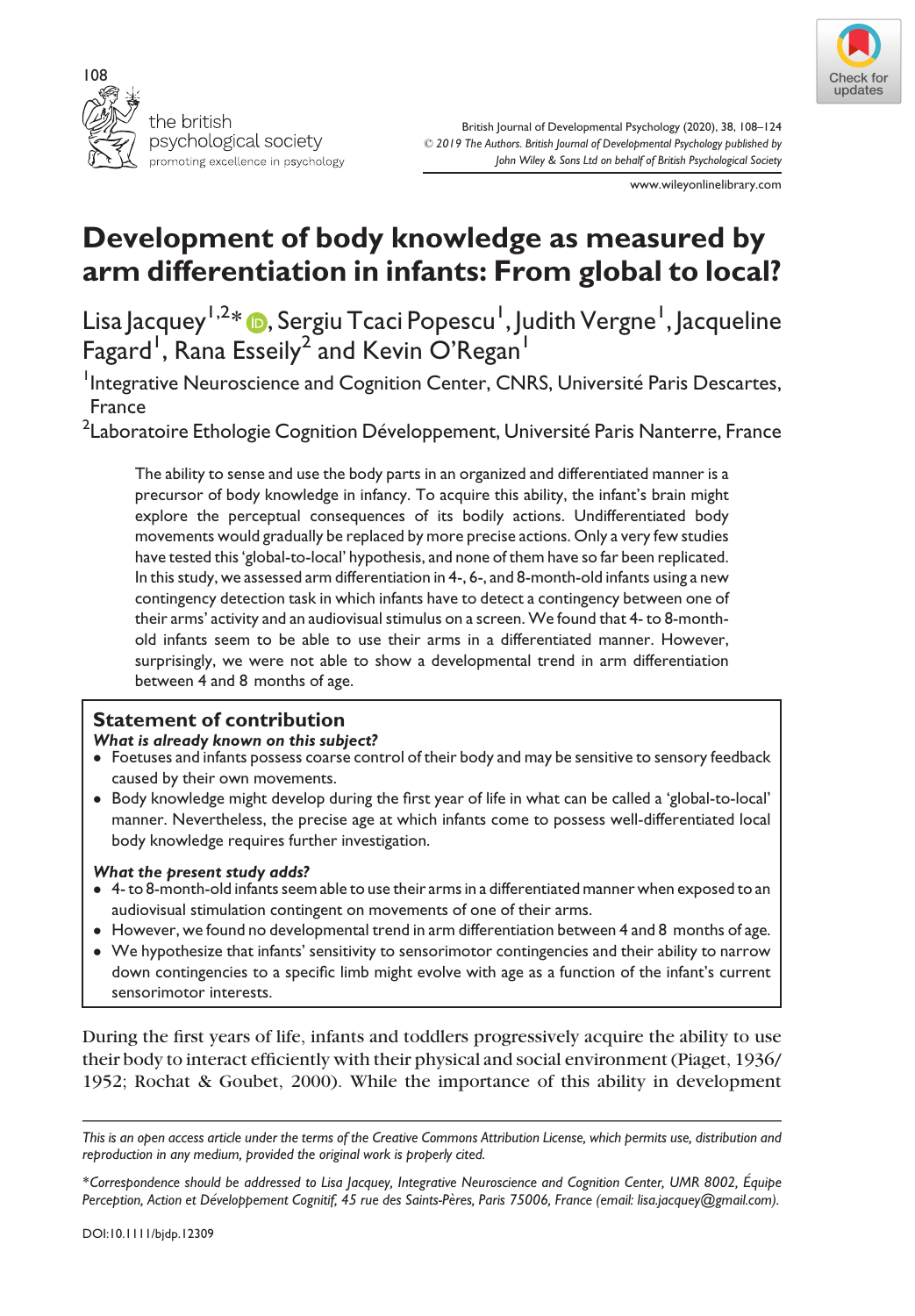cannot be disputed, its study is limited by certain difficulties. One problem is that authors have defined this ability in different ways, resulting in a multitude of overlapping concepts of body knowledge, such as body schema, body image(s), visuospatial body map, and body semantics (see de Vignemont, 2010 for a review). Another problem is that often such notions refer to the concept of 'mental representation', whereas it is not clear what is meant by this nor how to demonstrate its existence in infants. For these reasons, we prefer in the present paper to coin a new term, namely 'body know-how', that we intend to be restricted to practical aspects of body knowledge that may not involve internal representations and that may be constituted by a collection of skills. More precisely, we define 'body know-how' as the ability to sense and use the body parts in an organized and differentiated manner. In the present article, we examine the hypothesis that body knowhow develops from a global state where infants have fairly undifferentiated knowledge of their bodies, to a better localized form of know-how that allows infants to use their limbs in a differentiated manner. We investigated this hypothesis by assessing arm differentiation in 4-, 6-, and 8-month-old infants using a new contingency detection task in which infants have to detect a contingency between one of their arms' activity and an audiovisual stimulus on a screen. Before presenting our experiment, we start by reviewing studies investigating how during the foetal stage and early infancy sensitivity to sensorimotor and sensory–sensory contingencies supports the early development of body know-how. We then detail the few studies that more precisely document body know-how development in the first months of life.

#### Body know-how in early infancy

We hypothesize that the development of body know-how is rooted in infants' sensitivity to the consequences of their actions (i.e., sensorimotor contingencies) and to the correspondence between events in different sensory modalities (i.e., sensory–sensory contingencies). Sensitivity to sensorimotor contingencies seems already to be present during the last 3 months of pregnancy and at birth, since foetuses and newborns seem implicitly aware of the consequences of some of their actions. For example, foetuses may open their mouths in anticipation when their hands approach their face (Myowa-Yamakoshi & Takeshita, 2006; see also Fagard, Esseily, Jacquey, O'Regan, & Somogyi, 2018; Reissland & Austen, 2018 for reviews) and 4-week-old infants distinguish their own spontaneous touch of their cheeks with one hand (actively self-touching) from when an experimenter touches their cheeks (external touch) (Rochat & Hespos, 1997). Around 2 months of age infants seem to become able to modulate sucking when this generates sensory changes (Rochat & Striano, 1999).

Sensitivity to the correspondence between events in different sensory modalities might also play a role in the early development of body know-how. Indeed, infants' sensitivity to the correspondence between visual and tactile inputs of stimuli applied on their body seems already present at birth (Filippetti, Johnson, Lloyd-Fox, Dragovic, & Farroni, 2013; Zmyj, Jank, Schütz-Bosbach, & Daum, 2011). Filippetti et al. (2013) showed 1-day-old newborns videos of upright and inverted infant faces being touched on their cheeks either in synchrony or out of synchrony with actual stroking felt on the newborn's own face. The authors showed that the newborns preferred to look at synchronous visuotactile stimulation rather than asynchronous stimulation, but only in the upright face condition. The visuotactile integration observed in Filippetti's study has also been found for other body parts (legs) in 7- and 10-month-old infants (Zmyj et al., 2011). Moreover, infants' sensitivity to the correspondence between visual and proprioceptive feedback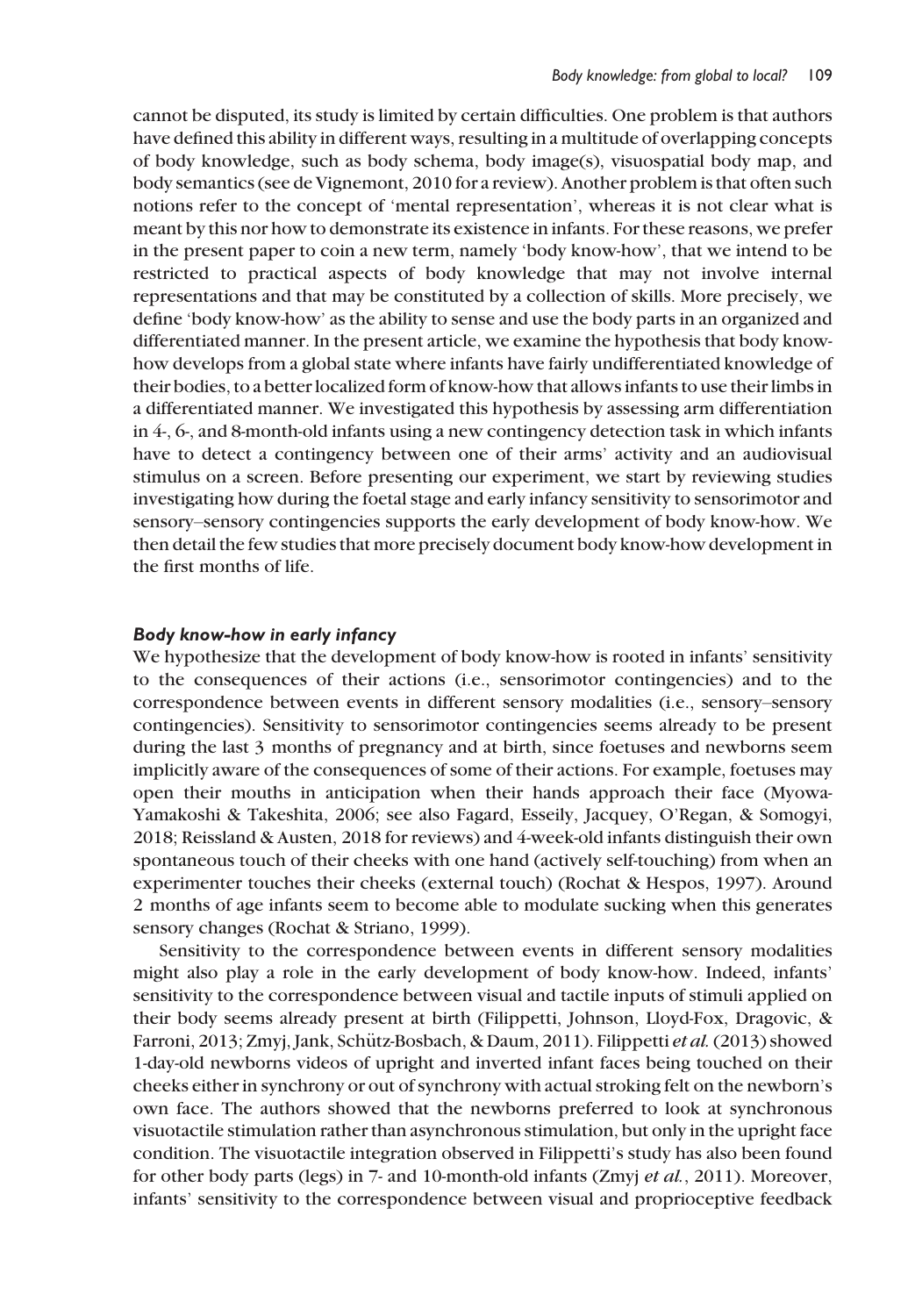from their body movements seems to appear around 2–3 months of life. For example, from 3 months infants are able to discriminate contingent visual feedback caused by their body movements from (temporally or spatially) non-contingent visual feedback (Bahrick & Watson, 1985; Rochat & Morgan, 1995).

In sum, these studies demonstrate that foetuses and very young infants possess coarse control of their body and may be sensitive to contingent feedback from their own movements and to the correspondence between events in different sensory modalities. However, these studies do not inform us about the degree to which infants know the precise structure of their bodies, in particular whether they use their body parts in a differentiated manner. Two types of approach have been used to answer this question: infants' responses to tactile stimuli and infants' sensitivity to sensorimotor contingencies.

#### Limb-differentiating responses to tactile stimuli

A first approach has been to measure infants' neural responses to tactile stimulation applied on different body parts. Thus, Meltzoff, Saby, and Marshall (2018) and Saby, Meltzoff, and Marshall (2015) observed that from 2 months of age, evoked potential responses to touch stimulations on the mouth, hands and feet were organized somatotopically in a way similar to that found in adult brains. But to what extent does this neural organization have a behavioural correspondence? This has been studied via infants' motor responses to vibrotactile stimulation applied to different areas of the body. Thus, Somogyi et al. (2018) showed that infants' motor responses to vibrotactile stimulation become progressively organized in a topographical manner during the first months of life. In a longitudinal study from 3 to 6 months of age, these authors stimulated infants with a vibrating buzzer applied to one hand or foot. They found that at 3 months infants responded with global movements of their body and, at 5–6 months, infants responded more specifically with the hand or foot stimulated by the buzzer. Other studies showed that already at the earliest ages tested (6 months for the hands and 4 months for the feet) infants can locate an unseen vibrotactile stimulus on the hands (Bremner, Mareschal, Lloyd-Fox, & Spence, 2008) and on the feet (Begum Ali, Bremner & Spence, 2015). In these studies, infants showed more manual and visual orientation towards the stimulated limb compared with the non-stimulated limb. In summary, these studies tell us that at the neural level, infants' body know-how seems to be established from at least 2 months of age, since brain imagery in infants provides evidence of a topographical organization of the body. However, on the behavioural side, current data indicate that body know-how becomes localized only around 4–6 months, suggesting that limbdifferentiating responses at the behavioural level are established later than at the neural level. Nevertheless, this statement needs to be taken with caution, given that Bremner's team (Begum Ali et al., 2015; Bremner et al., 2008) showed evidence for local body knowhow at the youngest age tested (4 months of age) and that younger infants have not yet been tested with the same protocol.

#### Limb-differentiating sensitivity to sensorimotor contingencies

Around 3–4 months, infants are already able to produce task-specific actions with their limbs (for example knee flexion or extension) when these actions generate movements of a mobile above them (Angulo-Kinzler, Ulrich, & Thelen, 2002; Sargent, Schweighofer, Kubo, & Fetters, 2014; Thelen, 1994). But to what extent can infants specifically move one limb when only movements of this limb generate a contingent effect? Limb-differentiating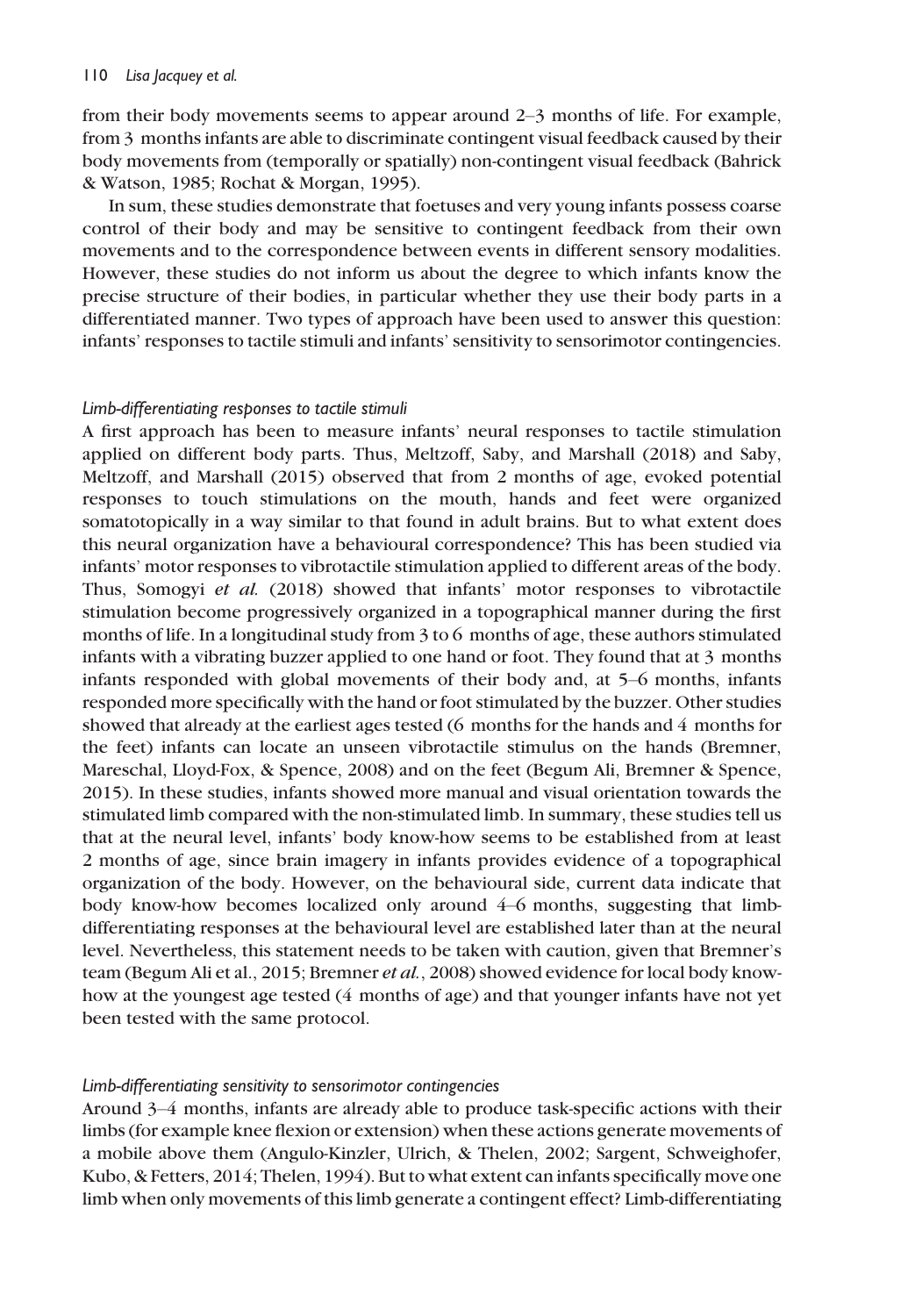sensitivity to sensorimotor contingencies was tested in very young infants by van der Meer (1997) and van der Meer, van der Weel, and Lee (1995, 1996) who showed that in some conditions, even 2-week-old infants can specifically move one arm in order to bring it into sight. In older infants, limb-differentiating sensitivity to sensorimotor contingencies has mainly been investigated using the 'mobile' paradigm. In this paradigm, one of the infant's limbs is attached to a mobile hanging over the infant's head in such a way that moving the limb makes the mobile move in a contingent manner (Rovee & Rovee, 1969). Using this method, it has been shown that 3- to 4-month-old infants can move one limb specifically when movements of this limb activate the mobile (Angulo-Kinzler, 2001; Heathcock, Bhat, Lobo, & Galloway, 2005; Rovee-Collier, Morrongiello, Aron, & Kupersmidt, 1978; Watanabe, Homae, & Taga, 2011; Watanabe & Taga, 2006, 2009). More precisely, Watanabe and Taga (2006) found a developmental trend like that observed in Somogyi et al. (2018): when one arm was connected to the mobile, over the course of the experiment, 2-month-old infants increased the activity of their four limbs, 3-month-old infants increased the activity of their arms but not of their legs, and 4-month-old-infants increased the activity of the connected arm only. However, this ability of 3- to 4-month-old infants to use their limbs in a differentiated manner has not been replicated in other studies using the same paradigm: in Thelen (1994), the authors tested 3-month-old infants and found a difference between the connected and unconnected leg movements but only in velocity and not in frequency, and in Angulo-Kinzler et al. (2002), the authors did not find any difference between the connected and unconnected leg movements in 3-monthold infants. Thus, the existing literature does not allow us to conclude with confidence whether infants possess local body know-how and are able to use their limbs in a differentiated way from the age of 3–4 months, or whether this capacity only emerges later. In addition, a real understanding of the development of body know-how in young infancy would require data from infants over 4 months of age tested in sensorimotor contingency tasks, which is not available to our knowledge (probably because the mobile paradigm is not adapted to older babies – cf. Hartshorn & Rovee-Collier, 1997).

To sum up, this literature review suggests that body know-how develops in what might be called a 'global-to-local' manner, that is from a state in which infants use their whole body in an undifferentiated way to a differentiated state in which infants are able to use their limbs independently of each other in an adapted way. Indeed, the studies mentioned above show that at first infants move their whole bodies and that later they are able to move one specific limb in response to a stimulation (Somogyi et al., 2018) or when movements of this limb produce movements of a mobile above them (Watanabe & Taga, 2006). Nevertheless, the precise age at which infants come to possess well-established local body know-how requires further investigation. In particular, there is a lack of studies assessing body know-how in infants older than 4 months of age. In the current study, we will attempt to fill this gap by studying the development of body know-how between 4 and 8 months of age by exploiting infants' sensitivity to sensorimotor contingencies.

#### The present study

In the present study, we exposed 4-, 6-, and 8-month-old infants to a real-time contingency between movements of one of their arms and an audiovisual stimulation displayed on a screen. An age-matched control group saw an equally salient non-contingent audiovisual stimulation. We expected first to find a difference in activity between the infants in the contingent and non-contingent groups. We expected that this difference might consist in greater activity and/or greater increase in activity over the course of the session in the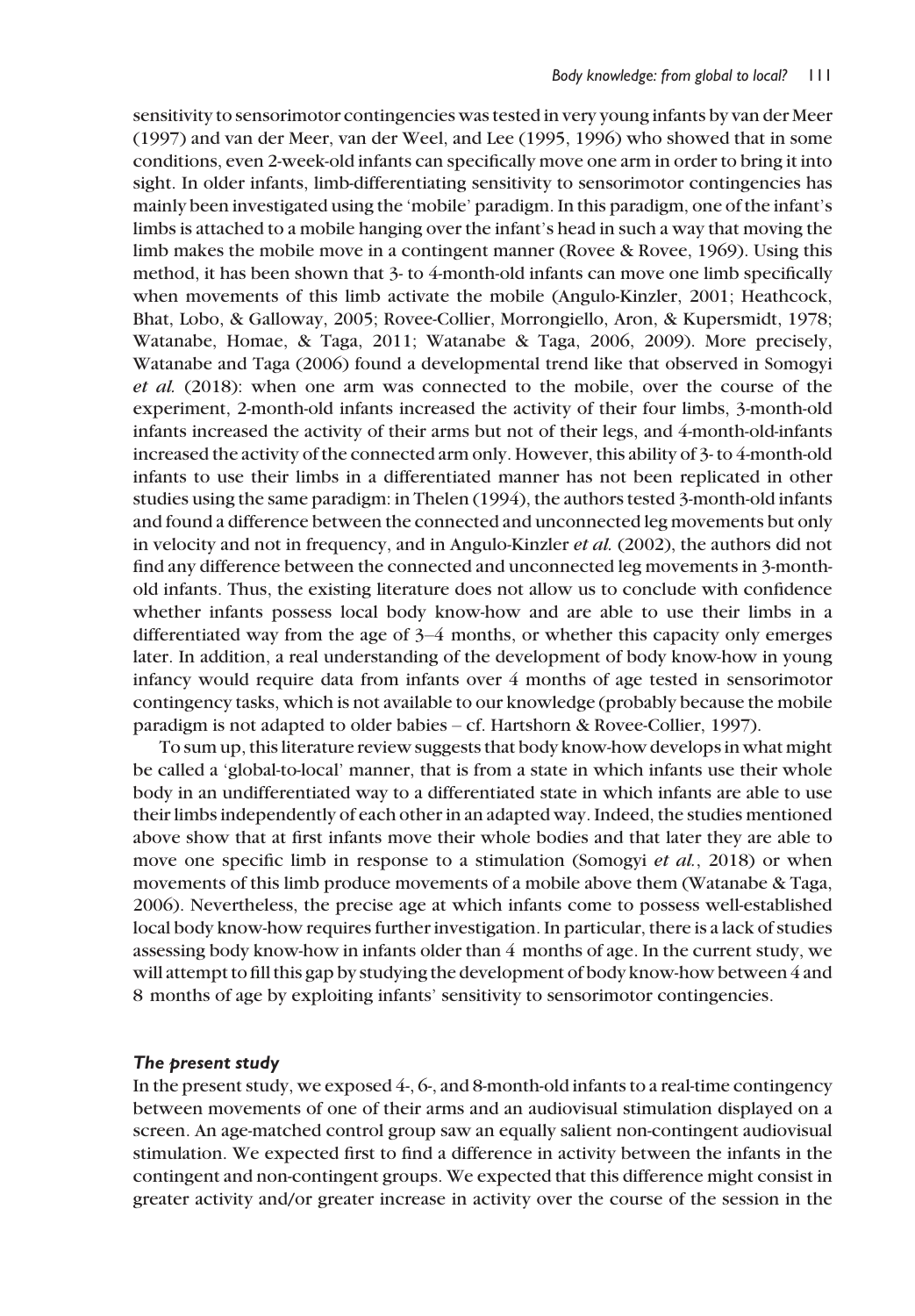contingent group than in the non-contingent group and that the difference between groups would increase with age. This difference in motor activity between the two groups is the behavioural measure we adopted as a sign of sensitivity to the sensorimotor contingency in infants in the contingent group. Our first purpose was thus to check whether 4-, 6-, and 8-month-old infants were sensitive to the contingency we had established. The second purpose was to assess whether they would be able to use their arms in a differentiated manner, that is to restrict their movements to the particular arm that controlled the contingency. We expected that with age, infants would progressively become more able to use the connected arm in a differentiated manner, that is that they would show greater activity and/or a greater increase in activity over the course of the session only in the connected arm.

## Method

## **Participants**

The participants were thirty-four 4-month-old infants (mean age = 125 days,  $SD = 6$  days, range  $= 113-137$  days, thirty-five 6-month-old infants (mean age  $= 184$  days,  $SD = 8$  days, range = 167–196 days), and thirty-five 8-month-old infants (mean age =  $243$  days,  $SD = 9$  days, range =  $226-259$  days) (see Table 1 for details). Infants were recruited from a list of interested local middle- to upper-middle class families. Each family gave their written informed consent. The experimental protocol was approved by the University Paris Descartes ethics committee. Infants were assigned to the contingent or non-contingent condition as they became available until a count of at least 16 infants per age and condition was reached. This number was chosen based on numbers used in similar paradigms (10 infants in Heathcock *et al.*, 2005; 10 infants in Rovee-Collier et al., 1978; 16 infants in Watanabe & Taga, 2006). Twenty additional infants were tested but had to be excluded due to fussiness ( $N = 13$ ), premature birth  $(N = 2)$ , or technical problems  $(N = 5)$  (see Table 1 for details).

## Experimental set-up

The experimental booth, constructed with ceiling-to-floor black curtains, contained a table covered with black fabric and a chair in front of which were placed a 23-inch computer screen and two loudspeakers placed symmetrically on either side of the screen. Two video cameras filmed the infant from the front and above. During the experiment, infants were seated on a parent's lap in front of the screen at approximately 60 cm. On each arm, infants wore a custom-made bracelet containing an accelerometer (MetaWear RG, MbientLab, San Francisco, CA, USA) communicating via low-energy Bluetooth 4.0, ASUS, Taipei, Taiwan, Republic of China with a computer (Figure 1).

## Measure of instantaneous arm activity

The accelerometers sampled the acceleration of each arm, measured in units of g (the earth's gravitational acceleration) in the x,  $\gamma$ , and z directions at a frequency of 50 Hz. The *instantaneous acceleration* at time *t* for each arm was calculated as the square root of the sum of the squares of the x,  $\gamma$ , and z values. This value was then low-pass filtered by computing:  $value(t) = 0.015 \times value(t - 1) + 0.985 \times instantaneous$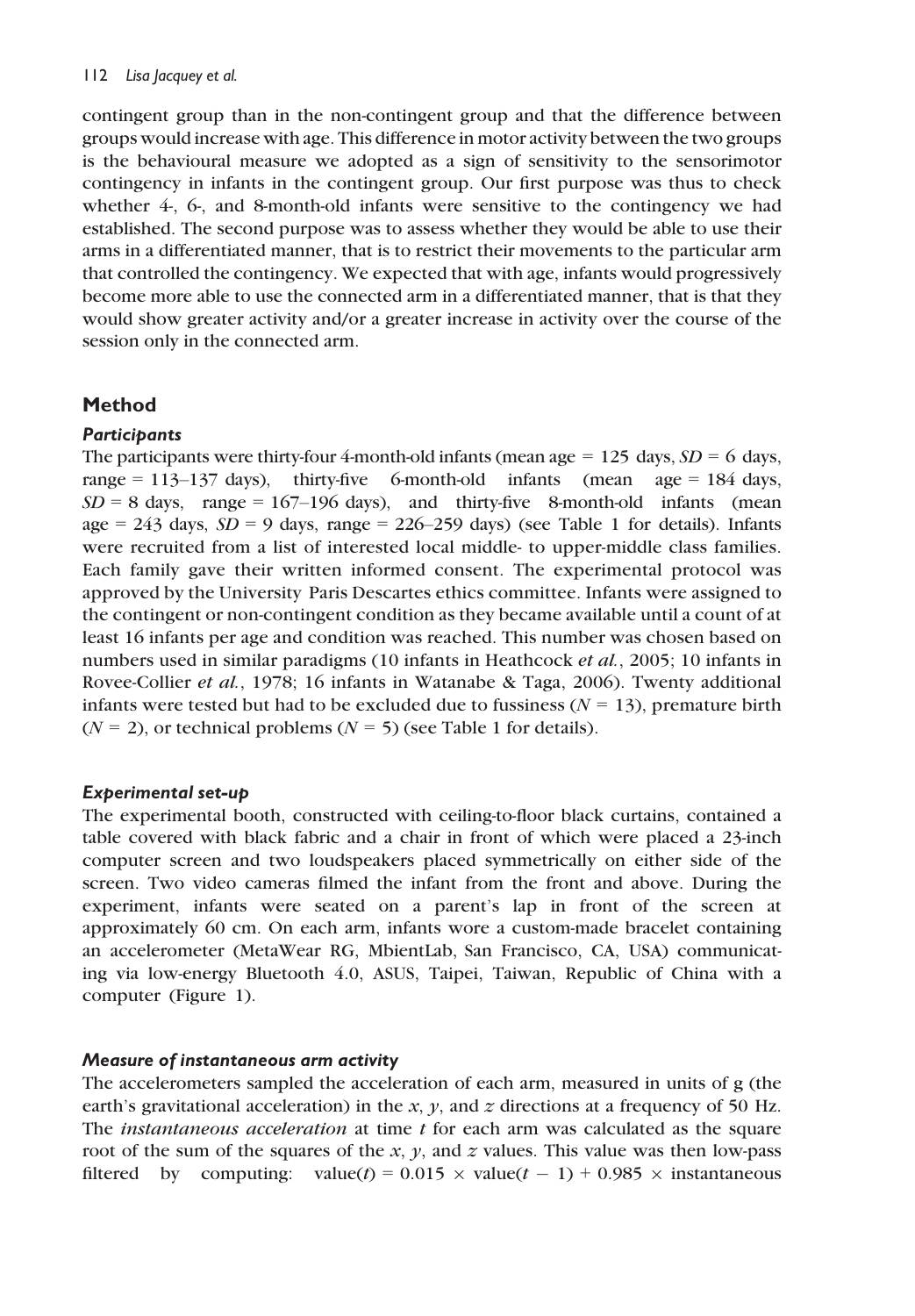|          | Contingent group                                                                                              |                                                                                  | Non-contingent group                                                                                 |                                                                                  |
|----------|---------------------------------------------------------------------------------------------------------------|----------------------------------------------------------------------------------|------------------------------------------------------------------------------------------------------|----------------------------------------------------------------------------------|
|          | Included                                                                                                      | Excluded                                                                         | Included                                                                                             | Excluded                                                                         |
| 4 months | mean age = 121 days<br>$SD = 4$ days<br>$range = (113 - 130)$<br>9 girls and 8 boys<br>17 infants             | Fussiness $(N = 2)$<br>2 infants                                                 | mean age $= 128$ days<br>range = $(119 - 137)$<br>9 girls and 8 boys<br>$SD = 6$ days<br>17 infants  | $0$ infant                                                                       |
| 6 months | mean $age = 186 \text{ days}$<br>$range = (168 - 196)$<br>7 girls and 11 boys<br>$SD = 8$ days<br>18 infants  | $Technical (N = 1)$<br>Fussiness $(N = 1)$<br>2 infants                          | mean age $=$ 182 days<br>range = $(167 - 195)$<br>3 girls and 14 boys<br>$SD = 9$ days<br>17 infants | Prematurity $(N = 1)$<br>Technical $(N = 2)$<br>Fussiness $(N = 3)$<br>6 infants |
| 8 months | mean age $= 240$ days<br>II girls and 6 boys<br>range = $(226 - 257)$<br>$SD = 11 \text{ days}$<br>17 infants | Prematurity $(N = 1)$<br>Technical $(N = 2)$<br>Fussiness $(N = 5)$<br>8 infants | mean age $= 246$ days<br>range = $(236 - 259)$<br>7 girls and 11 boys<br>$SD = 6$ days<br>18 infants | Fussiness $(N = 2)$<br>2 infants                                                 |

Table 1. Information on participants by group (contingent or non-contingent) and age (4, 6, or 8 months of age)  ${\sf Table~1}.$  Information on participants by group (contingent or non-contingent) and age (4, 6, or 8 months of age)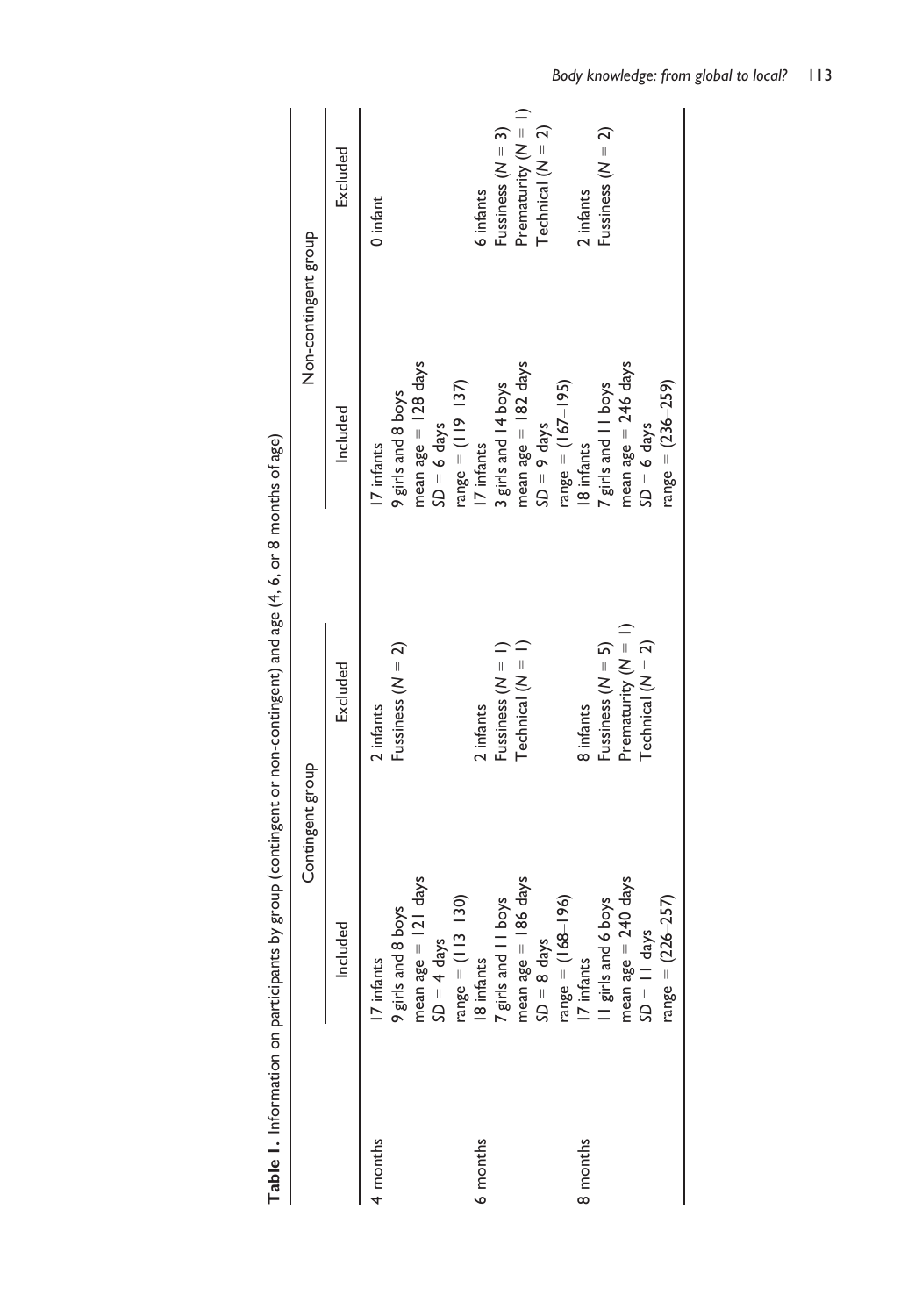

Figure 1. We exposed 4-, 6-, and 8-month-old infants to a real-time contingency between movements of one of their arms (connected arm) and an audiovisual stimulation displayed on a screen. The side (right or left) of the connected arm was counterbalanced between infants. Arm movements were measured at 50 Hz by Bluetooth-connected accelerometers worn on the baby's wrists. The experiment lasted 4 min separated into four periods of 55.5 s each. Before the beginning of each period, an attention-getter of duration 4.5 s occurred, consisting of an expanding white disc displayed on the screen, accompanied by a metallic sound. Age-matched control groups were provided with an equally salient non-contingent audiovisual stimulation. We compared: (1) arm activity in the contingent group versus the non-contingent group and (2) for the contingent group alone, arm activity of the connected arm versus the unconnected arm. [Colour figure can be viewed at wileyonlinelibrary.com]

acceleration(t). The weights  $0.015$  and  $0.985$  were chosen during a pilot study  $(32)$ infants tested) in order to reject peak values. We considered that this low-pass filtered acceleration value represented a measure of each arm's 'instantaneous activity'.

## Contingent audiovisual stimulation

We used the 'instantaneous activity' value to control an audiovisual stimulus so that it changed position on the screen in real time depending on movements of one of the infant's arms (the connected arm) and was independent on the movements of the other arm (the unconnected arm). The contingent audiovisual stimulus (Figure 1) consisted of a highly salient red-and-yellow smiley on a black background accompanied by a 2 s 20 dB bell-sound obtained from an open-access sound bank. The smiley was continually visible on the screen, and its displacement was a function of the current 'instantaneous activity' level as defined above. In this way, our contingency was similar to what would happen if our smiley was a real object moved by the force exerted on it by the connected arm. More precisely, the smiley's motion was continuously subject to a 'force' calculated from the activity of the connected arm and to a 'friction' dependent on the displacement of the smiley itself. We used the equation: next displacement (in pixels) = force coeff  $\times$  instantaneous activity  $-$  friction coeff  $\times$  previous displacement. The coefficients of the force (.004) and the friction (.001) components were determined during pilot trials and were kept the same for all infants. The direction of motion was not determined by the direction of arm motion, but changed randomly in a way so as to keep the smiley continually on the screen. The auditory contingency that accompanied the visual contingency consisted in a bell that sounded once every time the speed of the smiley on the screen passed a threshold value and was only played again when the smiley had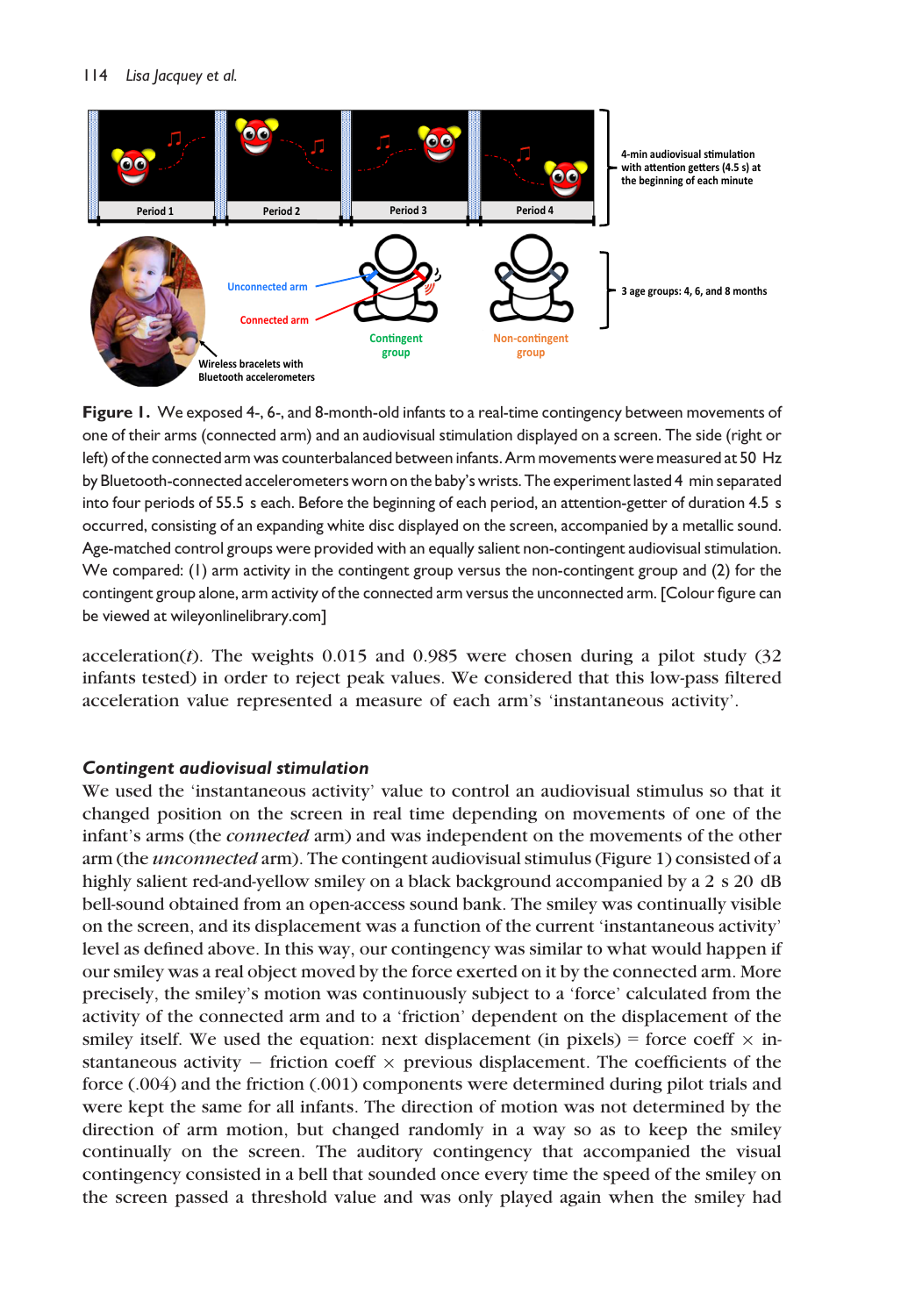stopped moving and was then re-activated by the threshold being again passed. The threshold (2 pixels/20 ms) was determined during pilot trials and was kept the same for all infants.

#### Design and procedure

#### Design

For each of the three age groups (4, 6, and 8 months), infants were randomly assigned to the contingent (experimental) group or the non-contingent (control) group, making a total of six groups. Infants in the contingent group were exposed to contingent audiovisual stimulation generated by movements of their connected arm (Figure 1). The side (right or left) of the connected arm was counterbalanced between infants. Infants in the non-contingent group were exposed to a comparable but non-contingent audiovisual stimulation. This non-contingent stimulation was specific to each age group and was made by taking the stimulation created by one of the infants of the same age in the contingent group. Indeed, in the non-contingent condition, the amount of movement of the smiley and of sounds increased over time and corresponded to the expected outcome in the contingent condition. This ensured the same amount of arousal in both conditions.

#### Procedure

Infants were seated on their parents' lap in front of the screen and exposed to the contingent or non-contingent audiovisual stimulation for 4 min. We opted for a 4-min experiment because, on the basis of a pilot study, we considered this duration as an optimal balance between a sufficient contingency exposure and a time period that was short enough not to exclude too many babies because of fussiness. In order to maintain the infant's attention, an attention-getter consisting of a bright expanding white disc accompanied by a jangling keys sound was displayed at the centre of the screen for 4.5 s before the beginning of each period. The experiment was thus divided into four periods of 55.5 s that we analysed separately in order to evaluate the evolution of the infant's behaviour over the course of the experiment. Parents were instructed to hold their infant at the waist so that both her or his arms were free and to maintain the infant seated as much as possible. Parents were also instructed not to interact with their infant and to look down away from the screen during the experiment.

#### Data processing

#### Coding of looking time

The videos were analysed frame by frame using Psycode [\(http://psy.ck.sissa.it/PsyCode/](ttp://psy.ck.sissa.it/PsyCode/PsyCode.html) [PsyCode.html](ttp://psy.ck.sissa.it/PsyCode/PsyCode.html)) to ensure that infants were attentive to the experiment in each group. A second observer coded 30% of the infants' videos offline. The percentage agreement on infants' looking times between the two observers averaged 95%.

#### Arm activity

We averaged the instantaneous activity of each arm (see definition above) and the mean instantaneous activity of both arms (we will call this the 'combined arm activity') over each of the four periods of the experiment (55.5 s). For the contingency sensitivity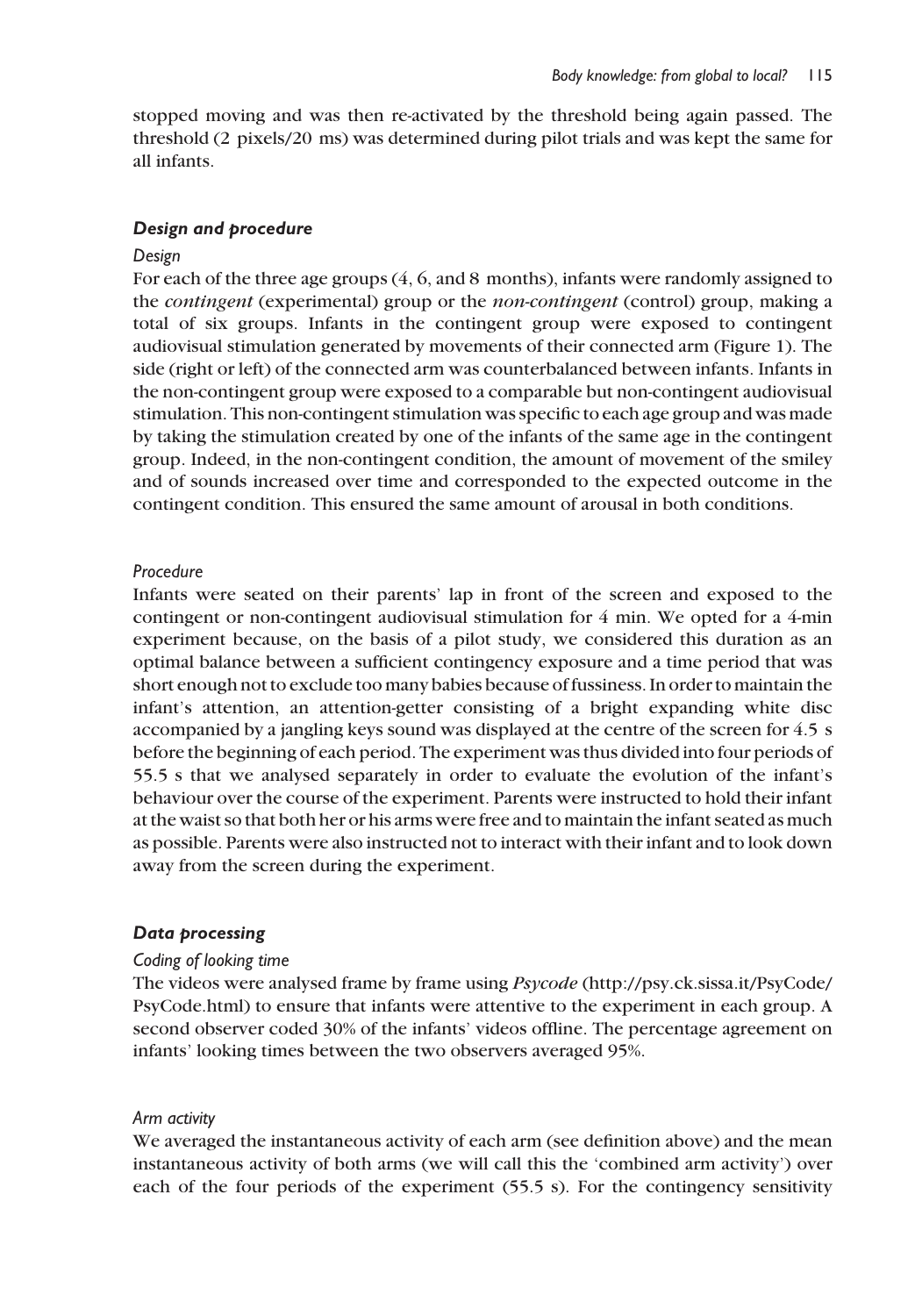assessment, we based our analysis on 'combined arm activity' because in the noncontingent group there was no connected or unconnected arm, and for the assessment of arm differentiation, we based our analysis separately on the connected arm and unconnected arm activities.

## Results

## Looking time analysis

The looking time analysis confirmed that there was no difference in looking time across contingent and non-contingent groups,  $F(1, 103) = 0.076$ ,  $p = .783$ , and no difference across age groups,  $F(2, 102) = 2.119$ ,  $p = .126$ , or interaction,  $F(2, 102) = 1.466$ ,  $p = 0.236$ . It should be noted here that the time and direction of infants' gaze could also have been used as indicators of infants' sensitivity to contingency and/or of their ability to use their arms in a differentiated manner. Nevertheless, without eye-tracking data, it was impossible to accurately determine the direction of the gaze from our video records. We did however note that during the experiments infants very rarely looked at their arms, whether in the contingent or non-contingent group, which seems to be confirmed by the small proportions of off-screen looking times in each group (23% in the contingent group and 25% in the non-contingent group).

## Main results

#### Contingency sensitivity assessment

Figure 2 presents results of infants' combined arm activity over the four periods of the experiment for each group for all infants (Figure 2a) and at each age (Figure 2b). We



Figure 2. Means and standard errors of the mean of the combined arm activity (calculated as the mean of both arms' activity) over the four periods of the experiment and the corresponding regression lines for the contingent group (green discs and dashed lines) and the non-contingent group (orange triangles and solid lines). (a) all infants (b) separated by age (4, 6, and 8 months). [Colour figure can be viewed at wileyonlinelibrary.com]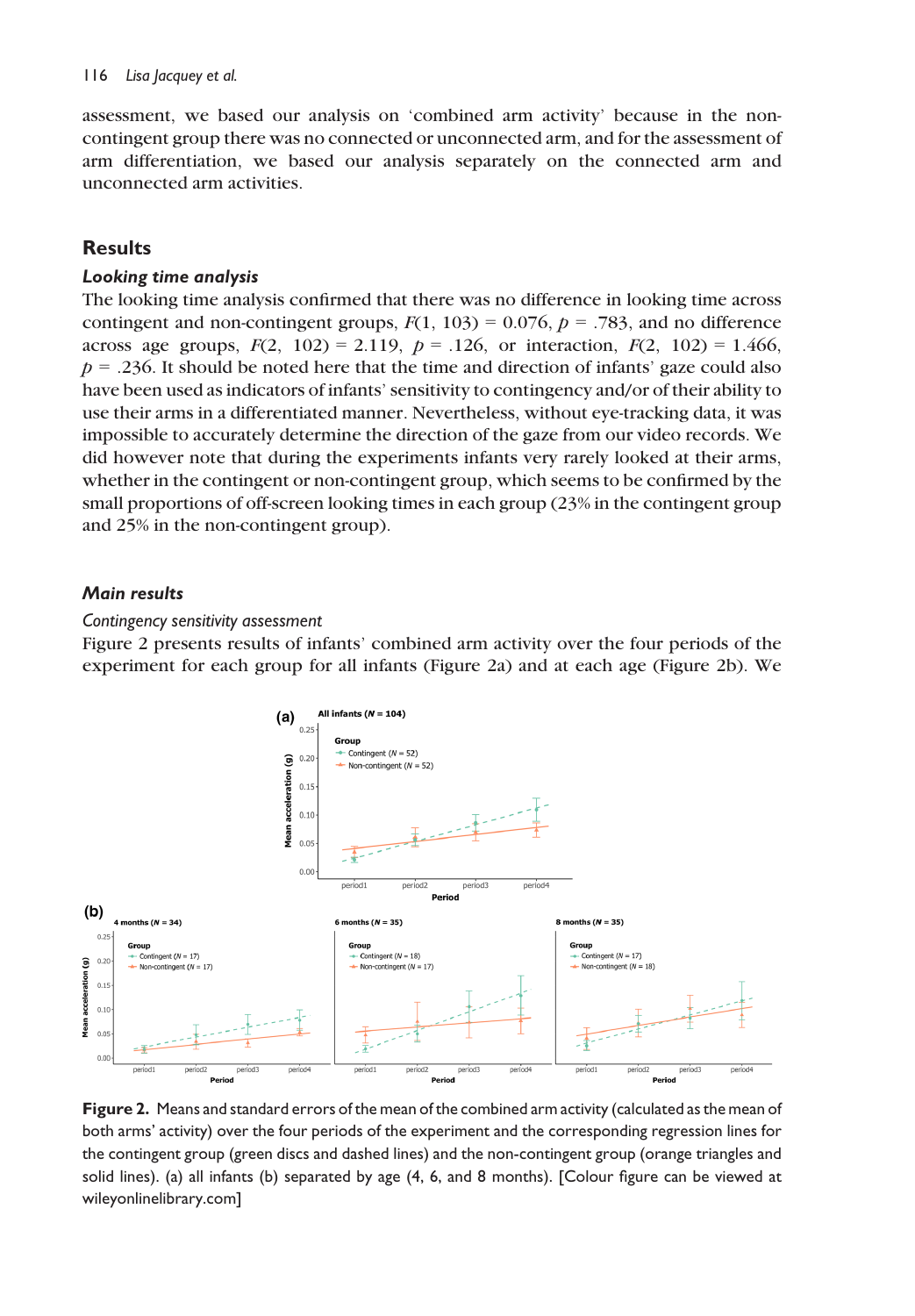expected that infants in the contingent group would show higher combined arm activity (calculated as the mean of both arms' activity) or higher increase in combined arm activity over the experiment compared with infants in the non-contingent group. We also expected that this difference in arm activity between infants in the contingent and the non-contingent group would gradually increase with age (4, 6, and 8 months of age).

We see in the top graph with all infants (Figure 2a) that combined arm activity increases over the course of the experiment in both groups and that the rate of increase in combined arm activity over the course of the experiment is higher in the contingent group as compared to the non-contingent group. This is confirmed in a repeated measures ANOVA by a significant main effect of period, F(2.139,  $209.625$  = 19.029, p « .0001,  $\eta^2 p = .163$ , and a significant interaction between<br>period and group  $F(2.139 \cdot 209.625) = 3.107$   $p = .043$   $n^2 p = .031$  There is no period and group,  $F(2.139, 209.625) = 3.107$ ,  $p = .043$ ,  $\eta^2 p = .031$ . There is no<br>significant main effect of group  $F(198) = 0.288$ ,  $p = 593$ . In order to better significant main effect of group,  $F(1, 98) = 0.288$ ,  $p = .593$ . In order to better understand the significant interaction between period and group, we performed linear regressions for the combined arm activity of each infant over the four periods of the experiment and calculated the mean of the slopes of the regressions for each group (contingent and non-contingent). Using a one-tailed  $t$ -test, we tested the hypothesis that the means in the contingent group would be higher than in the non-contingent group. We found a significant difference in slopes of combined arm activity between the contingent and the non-contingent groups,  $t(102) = 1.123$ ,  $p = .013$ . The mean of the slopes of combined arm activity in the contingent group was 0.3 ( $SEM = 0.046$ ), meaning that the combined arm activity's mean in this group increased by 30% at each period of the experiment, going from 0.021 to 0.109 between the first and the last period. In the non-contingent group, the mean of the slopes of combined arm activity was 0.1 ( $SEM = 0.031$ ), which means that the mean combined arm activity in this group increased by 10% at each period of the experiment, going from 0.035 to 0.073 between the first and the last period.

The lower graphs (Figure 2b) show the results separately for the three age groups. The slopes are slightly different between age groups, but this difference is not significant, as the ANOVA shows no effect of age,  $F(2, 98) = 1.533$ ,  $p = .221$ , no interaction between group and age,  $F(2, 98) = 0.144$ ,  $p = .866$ , and no interaction between period, group, and age,  $F(4.278, 209.625) = 0.991, p = .417$ .

Results of this first analysis allowed us to explore the differences between the contingent and non-contingent groups in terms of combined arm activity – which was the subject of our hypotheses. However, it is likely that behavioural differences between the two groups may also be observed in the activity of each arm. For this reason, we conducted an analysis comparing the evolution of infants' right and left arm activity by period, group, and age. Note that this analysis was not planned before the experiment. The repeated measures ANOVA showed no main effect of group, F  $(1,98) = 0.288$ ,  $p = .593$ , no main effect of arm,  $F(1, 98) = 0.023$ ,  $p = .879$ , no interaction between arm and group,  $F(1, 98) = 0.105$ ,  $p = .747$ , and no interaction between period, arm, and group,  $F(2.336, 228.918) = 0.812$ ,  $p = .462$ . Moreover, the ANOVA showed no effect of age,  $F(2, 98) = 1.553$ ,  $p = .221$ , no interaction between arm, group, and age,  $F(2, 98) = 0.601$ ,  $p = 0.550$ , and no interaction between period, arm, group, and age,  $F(4.672, 228.918) = 2.03$ ,  $p = .954$ . These results suggest that there is no difference in right/left arm activity between the contingent group and the non-contingent group.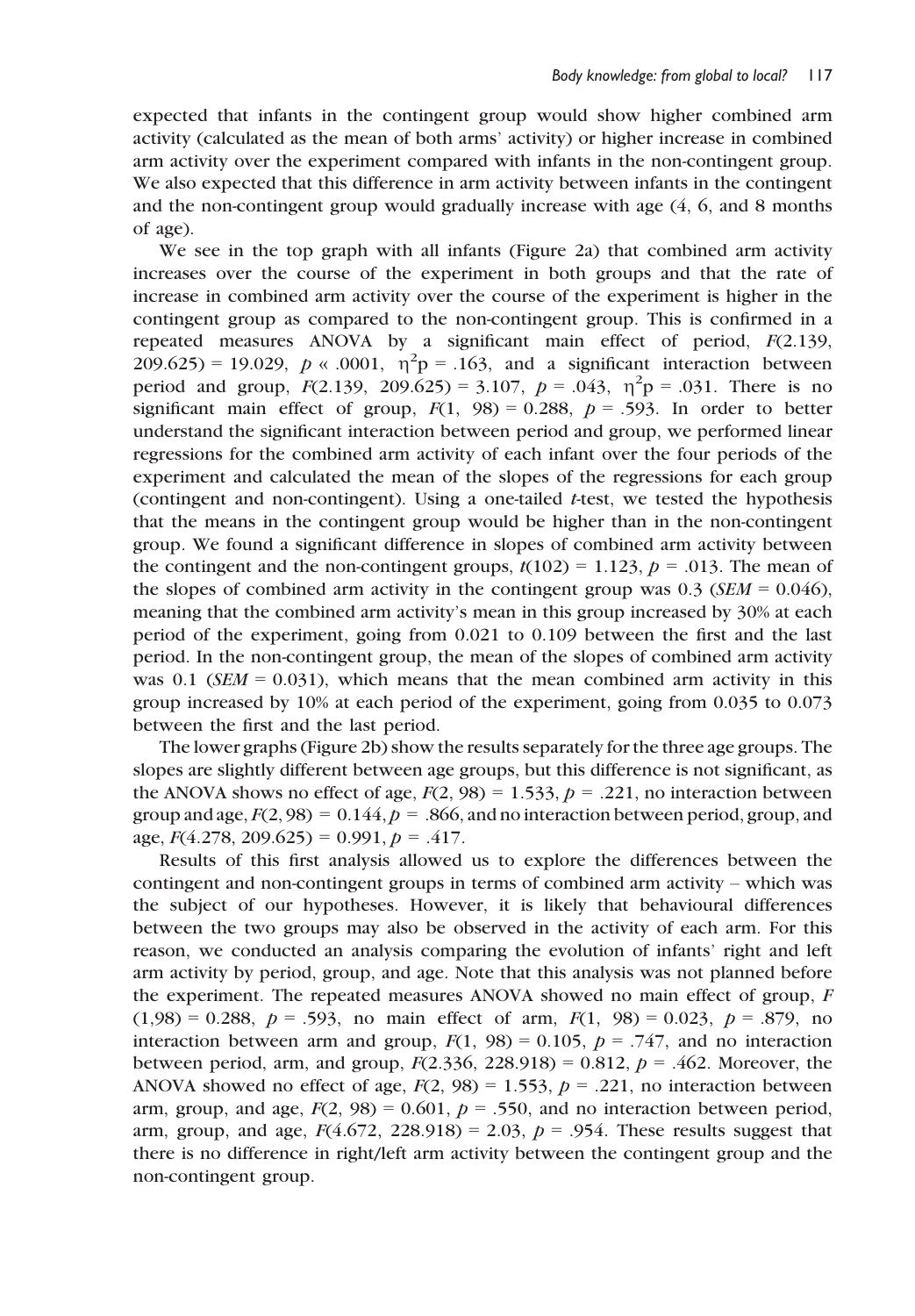#### Assessment of arm differentiation

In this section, we present only results for the contingent group. We expected that infants who narrowed down the contingency to their connected arm should show higher arm activity or a higher increase over the experiment in arm activity for the connected arm than for the unconnected arm. We also expected that this difference in activity between the connected and the unconnected arm would gradually increase with age (4, 6, and 8 months of age). Figure 3 presents infants' mean arm activity over the four periods of the experiment for each arm for all infants (Figure 3a) and at each age (Figure 3b).

We see in the top graph with all infants (Figure 3a) that both arm activities increase over the course of the experiment and that the connected arm's activity is globally greater than the unconnected arm's activity. Indeed, the ANOVA shows a significant main effect of period,  $F(1.655, 81.08) = 15.38$ ,  $p \ll .0001$ ,  $\eta^2 p = .358$ , and a significant main effect of arm  $F(1.49) = 5.154$ ,  $p = .028$ ,  $\eta^2 p = .095$ . We did not find an interaction between arm,  $F(1, 49) = 5.154$ ,  $p = .028$ ,  $\bar{q}^2 p = .095$ . We did not find an interaction between<br>period and arm  $F(2.07, 101.428) = 2.146$ ,  $p = .120$ , suggesting that each arm activity period and arm,  $F(2.07, 101.428) = 2.146$ ,  $p = .120$ , suggesting that each arm activity increased equally over time.

In the lower graphs (Figure 3b), we see the same pattern for all age groups. The ANOVA shows no effect of age,  $F(2, 49) = 0.435$ ,  $p = .650$ , no interaction between arm and age,  $F(2, 49) = 0.185$ ,  $p = .831$ , and no interaction between period, arm, and age, F  $(4.140, 101.428) = 1.471, p = .215$ . This lack of effect was also confirmed in a supplementary analysis on the rates of increase in the means of the infants' individual arm activity over the four periods of the experiment.

Moreover, in order to determine whether the difference in activity between the two arms (connected and unconnected) observed in the contingent group was due to exposure to the contingency, we conducted a similar analysis to compare activity between the two arms (right and left) in the non-contingent group. Note that this analysis was not planned before the experiment. The repeated measures ANOVA showed no significant main effect of arm,  $F(1, 49) = 0.011$ ,  $p = .916$ , and no



Figure 3. Means and standard errors of the mean of each arm's activity over the four periods of the experiment and the corresponding regression lines for the connected arm (red squares and dotted lines) and the unconnected arm (blue diamonds and dash-dotted lines). (a) all infants (b) separated by age (4, 6, and 8 months). [Colour figure can be viewed at wileyonlinelibrary.com]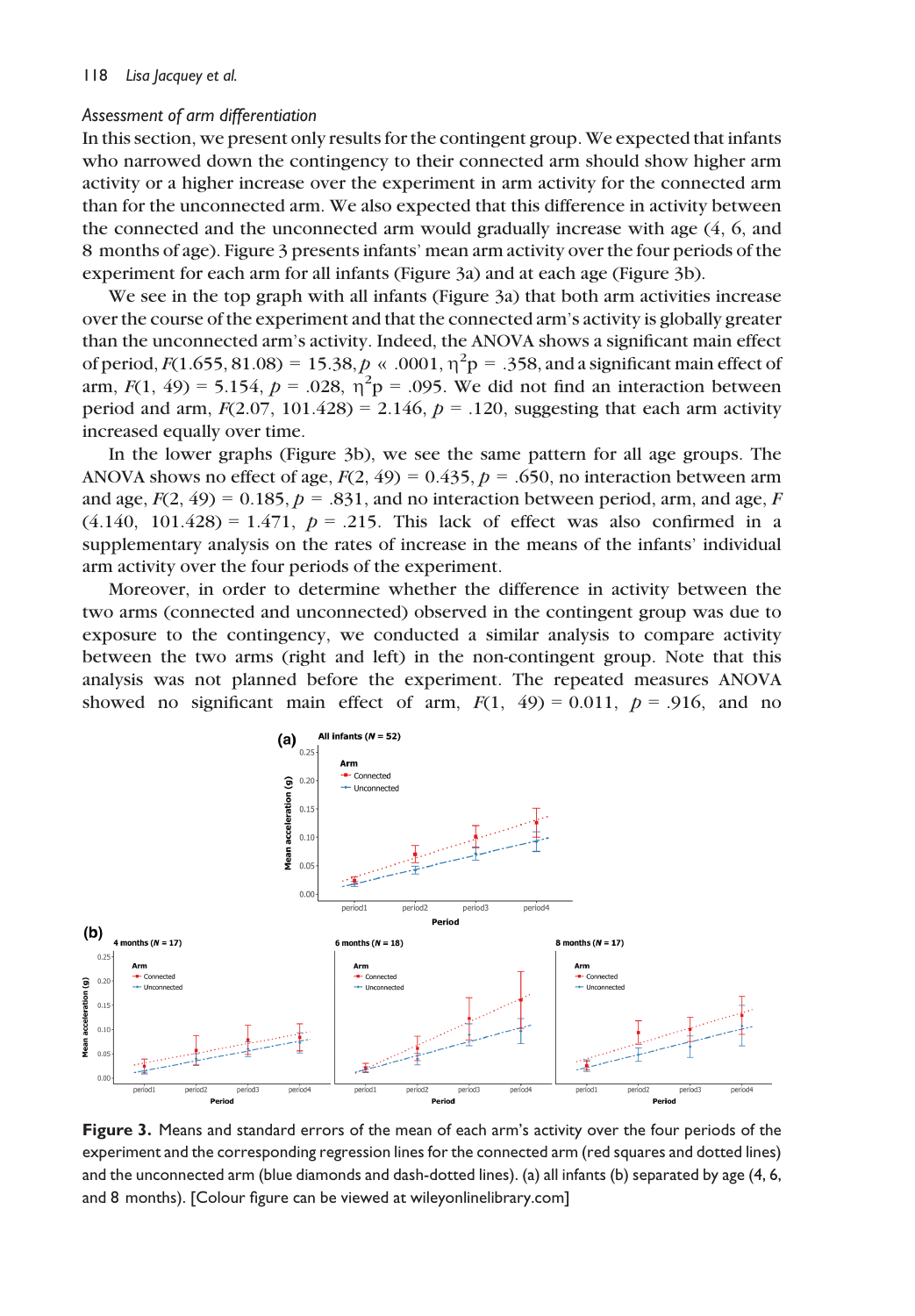interaction between period and arm,  $F(2.139, 104.787) = 0.525$ ,  $p = .605$ . Moreover, the ANOVA shows no effect of age,  $F(2, 49) = 1.191$ ,  $p = .312$ , no interaction between arm and age,  $F(2, 49) = 0.493$ ,  $p = .614$ , and no interaction between period, arm, and age,  $F(4.277, 104.787) = 1.231, p = .302$ . These results suggest that there is no difference in arm activity (right vs. left) in the non-contingent group, in contrast to the difference in arm activity (connected vs. non-connected) observed in the contingent group.

## **Discussion**

The first aim of the present study was to investigate whether 4-, 6-, and 8-month-old infants would demonstrate sensitivity to a contingency between movements of one of their arms and an audiovisual stimulation. To check for this, we compared the infants' overall arm activity to the arm activity of a control group that saw an equally salient but noncontingent audiovisual stimulation. It is important to point out here that we consider the motor response given by an infant when exposed to a sensorimotor contingency as an indicator of the infant's sensitivity to this sensorimotor contingency. We confirmed that infants were sensitive to the contingency. This sensitivity did not manifest itself as a higher overall arm activity in the contingent group but only as a greater increase in arm activity over the course of the experiment in the contingent group compared to the noncontingent group. This can be explained by supposing that whereas both groups of infants increased their general arousal over the course of the experiment, infants in the contingent group gradually discovered the contingency and so started moving more as compared to the non-contingent group. Interestingly, contrary to what we expected, we found no evidence that older infants were more sensitive to the contingency than younger ones. The second purpose of our experiment was to assess whether the infants would be able to use their arms in a differentiated manner. We found evidence for arm differentiation when age groups 4, 6, and 8 were taken together: overall, infants moved the connected arm more than the other (unconnected) arm. However, again surprisingly, we had no evidence for progression of this differentiation with age. We shall now discuss these results in more detail.

#### Sensitivity to sensorimotor contingencies

Our finding that infants were sensitive to our contingency – suggested by the difference in motor activity observed between the contingent group and the noncontingent group – is consistent with previous findings (DeCasper & Fifer, 1980; Rovee & Rovee, 1969; Watson, 1972). It is worth noting that our study differs from previous work by the fact that it is the first time sensitivity to contingencies has been demonstrated using wireless accelerometers. Wireless accelerometers are a promising new tool that can be used on infants over a wide range of ages. They provide a convenient measure of motor activity and can be used to establish a variety of types of contingent stimulation (e.g., adding delays between action and feedback, and testing feedback in different sensory modalities).

The result showing no statistical difference in sensitivity to the contingency across age groups is surprising. An explanation might be that the kinds of contingencies that infants are sensitive to change as a function of age (Bahrick & Watson, 1985). Indeed, at 8 months, infants are particularly interested in reaching and grasping, and spend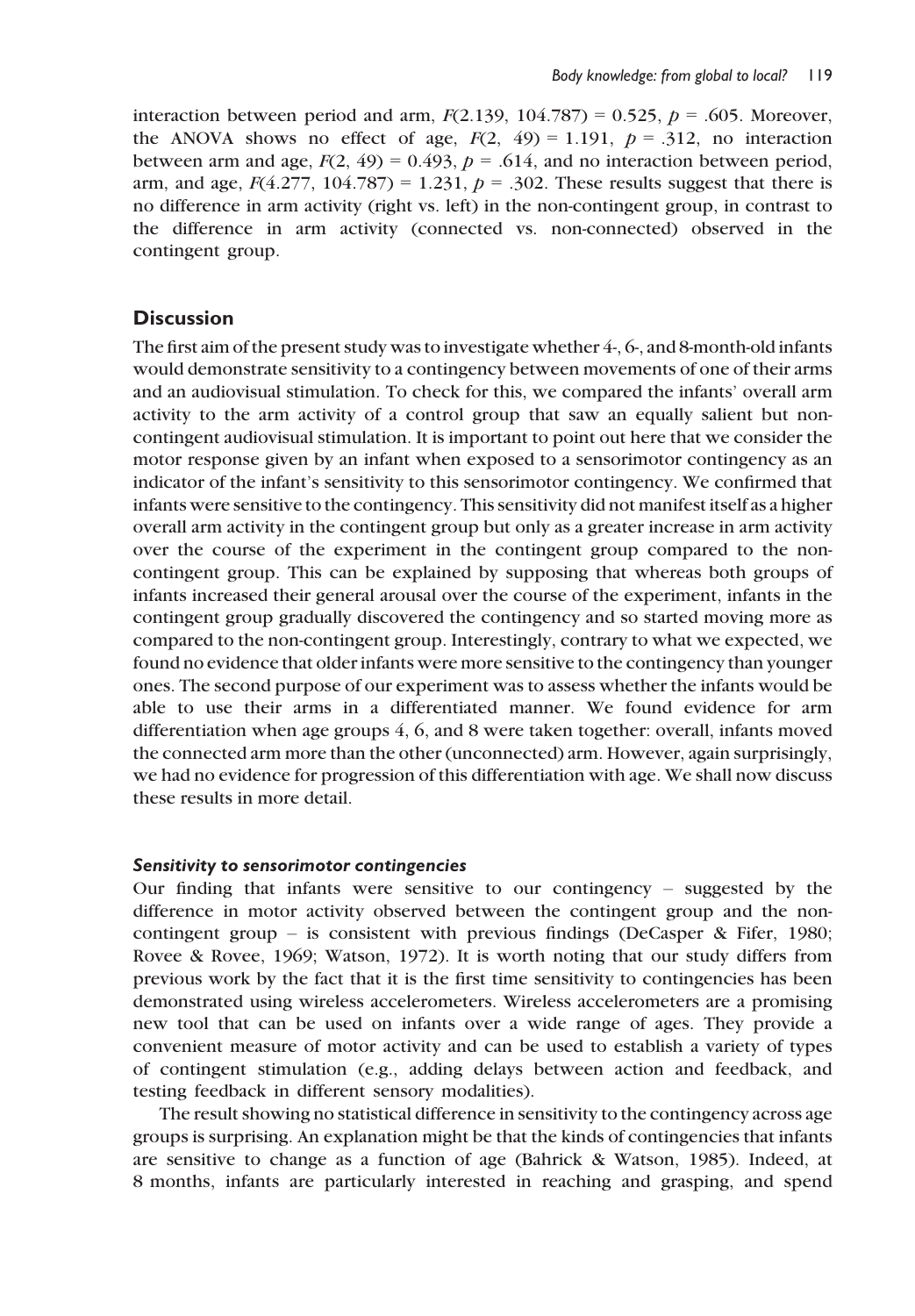considerable time exploring their environment via the proximal contingencies involved in hand manipulation (see, for instance, Palmer, 1989; Ruff, 1984). However, the contingency used in our study involved no hand manipulation and was distal. This might have prevented 8-month-olds from showing more sensitivity to the contingency as compared to 6- and 4-month-old infants. This might be interesting to test in future studies.

#### Assessment of arm differentiation

Our results show evidence that infants are able to move the particular arm that controlled the contingency more than the other arm. This is broadly compatible with other studies showing limb differentiation in infants as early as 3–4 months of age (Angulo-Kinzler, 2001; Heathcock et al., 2005; Rovee-Collier et al., 1978; Watanabe et al., 2011; Watanabe & Taga, 2006, 2009). However, the difference between the connected and the unconnected arm did not increase across time during the experiment, neither did it increase across age, contrary to other published studies (Heathcock *et al.*, 2005; Watanabe & Taga, 2006). Presumably, this difference derives from differences in methodologies that we discuss below.

A first difference between our protocol and protocols of other studies using the mobile paradigm concerns the type of contingent feedback involved. In other studies, an infant's arm or leg is attached to the mobile with a ribbon. This provides local tactile stimulation every time the infant moves its connected arm or leg. This was not the case in our experiment, where our wireless technology provided no local tactile feedback to the infant's limb. The presence of co-located tactile feedback might influence the ability of young infants to narrow down a contingency to a specific limb, and this may account for why the signs of differentiation we observed (i.e., a stable difference in activity between the connected and the unconnected arm) differ from those found in the literature (i.e., an increasing difference between the connected and the unconnected limb across time during the experiment). This hypothesis is supported by the fact that the other existing experiment on limb differentiation using a digital link also revealed divergent results from the rest of the literature, as the authors even failed to show evidence of limb differentiation at  $3-4$  months of age (Angulo-Kinzler *et al.*, 2002). Thus, the distinction between colocated versus distal feedback would be interesting to test in future studies.

A second difference in our protocol compared to others is related to the shorter overall duration of exposure to the contingency (about 4 min in our experiment instead of 6– 15 min during one or several sessions in studies using other protocols). This might have allowed infants less opportunity to narrow down the contingency to their connected arm. This hypothesis is supported by the results of Rovee-Collier *et al.* (1978) in which it is only at the end of the exposure to the contingency (4 days) that all infants showed limb differentiation. Thus, we can suppose that if infants had had more time to explore our contingency, we might possibly have found evidence of limb differentiation comparable to that obtained in the literature.

A last explanation might come from the threshold for triggering the stimulation in our set-up. Indeed, in our set-up, even a very small acceleration of the connected arm produced an effect, whereas in the classical mobile paradigm only large flexionextension movements of the limb produced an effect (e.g., in Watanabe & Taga, 2006). Thus, in our set-up the contingent effect could have been produced by any arbitrary body movement provided that it resulted in a small movement of the connected arm. To check for this, we did a qualitative analysis of the videos in order to see whether some infants in the contingent group repetitively adopted some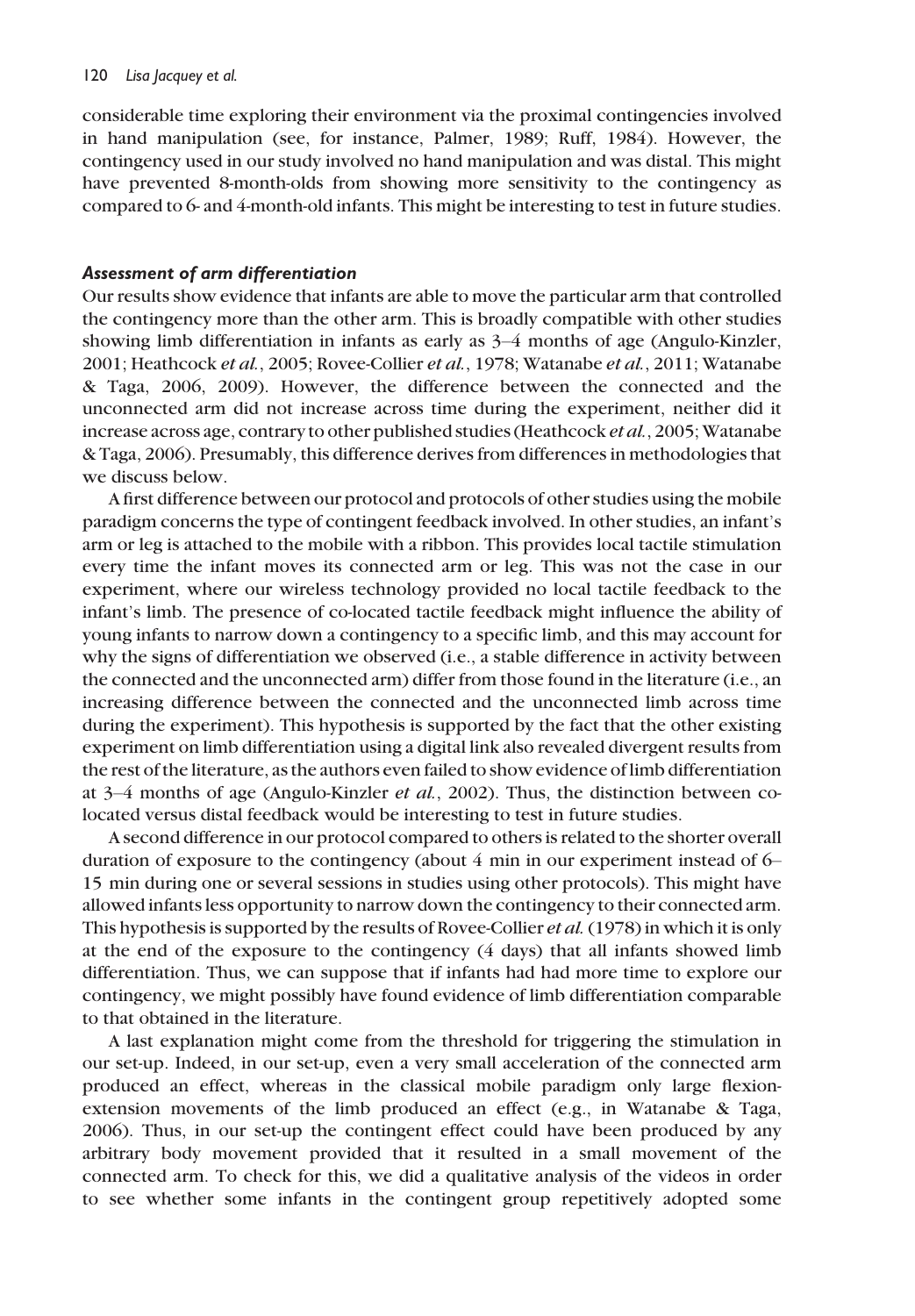particular specific action other than moving the connected arm and that might have triggered the audiovisual stimulus. We called such alternative triggering behaviour 'stereotypical behaviour', because it necessarily involved several repetitions of the same behaviour, whatever it was. The analysis was conducted for all infants, and the coder was not aware of the age  $(4, 6, or 8$  months), the group (contingent or noncontingent) nor of which arm (if any) was connected. All infants' repeated actions with a clear anticipatory behaviour towards the audiovisual effect were coded (e.g., the infant starts to kick only when the audiovisual feedback goes off and looks at the screen in anticipation before the smiley moves). We identified five such movements: making large head movements from right to left, moving both arms, kicking, vocalizing, and moving the upper body. This supplementary qualitative analysis suggested that none of the infants in the non-contingent group presented stereotypical behaviour but some infants in the contingent group indeed used an alternative action while exploring the sensorimotor contingency. These behaviours were mainly observed in the older infants ( $N = 7$  at 6 months and  $N = 7$  at 8 months) and less in the younger infants ( $N = 2$  at 4 months). Though debatable, there is a way of interpreting this result as being compatible with the hypothesis that body know-how develops from global to local. It could be that even though older infants are not able to correctly localize the connected body part, at least they are systematically and repetitively moving a specific body part, contrary to younger infants that indiscriminately move their whole bodies. Moreover, this supplementary qualitative analysis raises a methodological point regarding the threshold setting. On the one hand, using a very low threshold seems to facilitate contingency detection in that it gives the infant the opportunity to discover the contingency by chance. On the other hand, a high threshold would facilitate the production of a specific local response (Watson, 1972; Zwicker, Moore & Povinelli, 2011). The question of which threshold to choose remains open.

#### Conclusion

Our paper provides new insights into the development of body knowledge during early infancy. Based on the hypothesis that body know-how – the ability to sense and use the body parts in an organized and differentiated manner – develops from global to local in the first month of life, our aim was to address the lack of studies on limb differentiation in infants older than 4 months. We demonstrated that 4- to 8-month-old infants seem able to use their arms in a differentiated manner when movements of only one of their arms generate a contingent audiovisual feedback. However, we were not able to show a developmental trend in arm differentiation between 4 and 8 months of age. In future work, it will be interesting first to test younger infants so as to determine at what moment the global-to-local transition in body know-how occurs. Second, it will be interesting to test how the kinds of contingencies (e.g., analogue vs. digital, local vs. distal, or haptic vs. non-haptic) that infants are best at detecting and narrowing down depend on the infants' age and/or motor abilities. The wireless technology using Bluetooth accelerometers developed in this study appears to be a good tool to create such adaptable contingencies. To conclude, further work is needed to better understand how body know-how develops and is fine-tuned over the first year of life so as to provide the properly differentiated sense of the body essential for interacting with the physical and social world.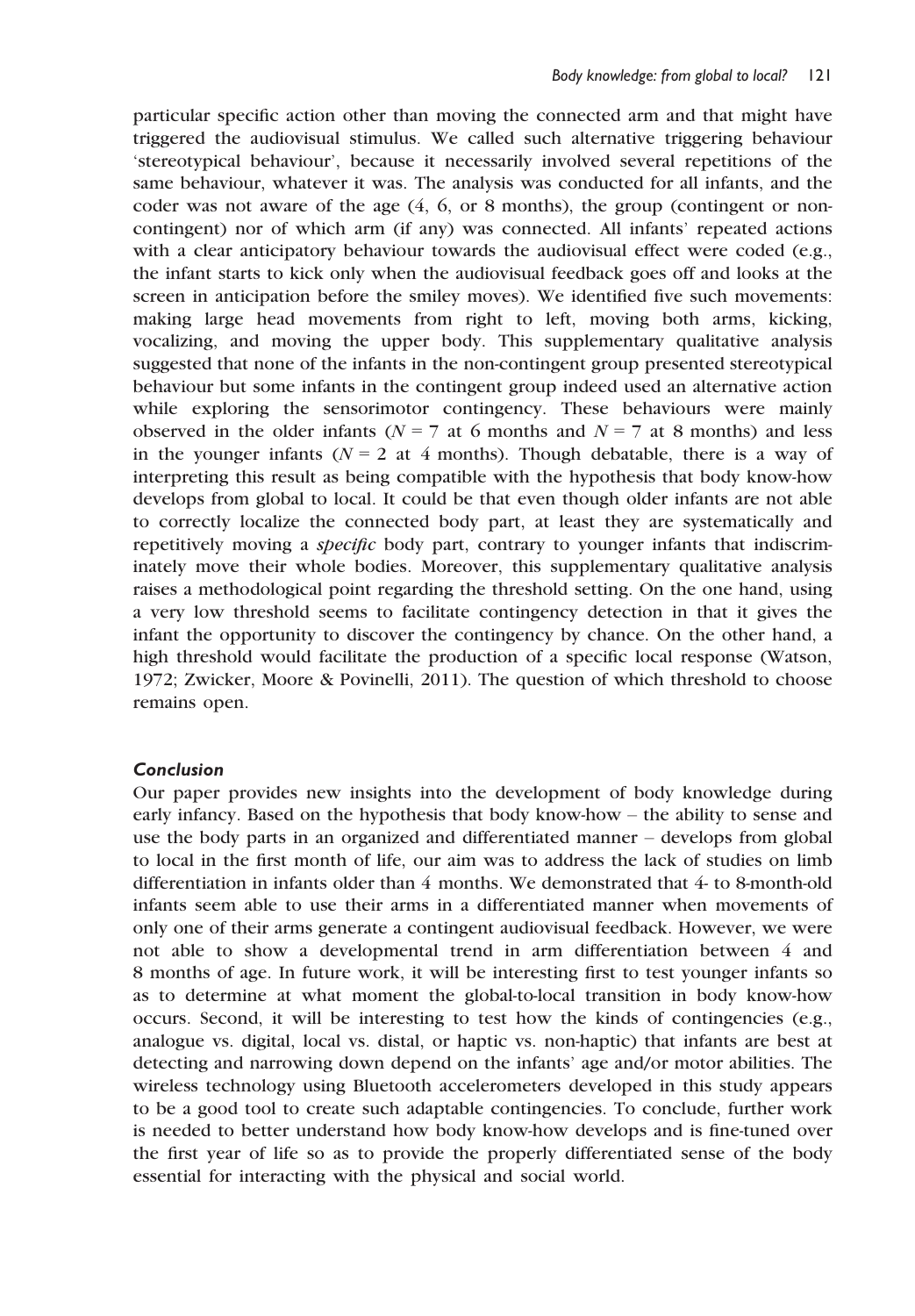## Acknowledgements

The authors gratefully acknowledge the support of FET Open Grant 713010 'GOAL-Robots' and ERC Grant 323674 'FEEL'. We would like to thank Christine Walter for sewing the bracelets, Guglielmo Montone for his assistance in constructing the experimental booth and in computer coding and Yasmine Bennani for her precious assistance in data coding. Our special thanks to all parents and infants who participated in this study.

## Conflicts of interest

All authors declare no conflict of interest.

## **References**

- Angulo-Kinzler, R. M. (2001). Exploration and selection of intralimb coordination patterns in 3 month-old infants. Journal of Motor Behavior, 33, 363–376. [http://doi.org/10.1080/](http://doi.org/10.1080/00222890109601920) [00222890109601920](http://doi.org/10.1080/00222890109601920)
- Angulo-Kinzler, R. M., Ulrich, B., & Thelen, E. (2002). Three-month-old infants can select specific leg motor solutions. Motor Control, 6, 52–68.<http://doi.org/10.1123/mcj.6.1.52>
- Bahrick, L. E., & Watson, J. S. (1985). Detection of proprioceptive-visual contingency as a potential bias of self-perception in infancy. Developmental Psychology, 2, 963–973. [http://dx.doi.org/10.](http://dx.doi.org/10.1037/0012-1649.21.6.963) [1037/0012-1649.21.6.963](http://dx.doi.org/10.1037/0012-1649.21.6.963)
- Begum Ali, J., Bremner, A. J., & Spence, C. (2015). Human infants' ability to perceive touch in external space develops postnatally. Current Biology, 25, R978–R979. [https://doi.org/10.1016/](https://doi.org/10.1016/j.cub.2015.08.055) [j.cub.2015.08.055](https://doi.org/10.1016/j.cub.2015.08.055).
- Bremner, A. J., Mareschal, D., Lloyd-Fox, S., & Spence, C. (2008). Spatial localization of touch in the first year of life: Early influence of a visual spatial code and the development of remapping across changes in limb position. Journal of Experimental Psychology: General, 137(1), 149-162. <http://doi.org/10.1037/0096-3445.137.1.149>
- de Vignemont, F. (2010). Body schema and body image—Pros and cons. Neuropsychologia, 48, 669–680.<http://doi.org/10.1016/j.neuropsychologia.2009.09.022>
- DeCasper, A. J., & Fifer, W. (1980). On human bonding: Newborns prefer their mothers' voices. Science, 208, 1174–1176.<http://doi.org/10.1126/science.7375928>
- Fagard, J., Esseily, R., Jacquey, L., O'Regan, K., & Somogyi, E. (2018). Fetal Origin of Sensorimotor Behavior. Frontiers in Neurorobotics, 12–23, [https://doi.org/10.3389/fnbot.](https://doi.org/10.3389/fnbot.2018.00023) [2018.00023.](https://doi.org/10.3389/fnbot.2018.00023)
- Filippetti, M. L., Johnson, M. H., Lloyd-Fox, S., Dragovic, D., & Farroni, T. (2013). Body perception in newborns. Current Biology, 23, 2413–2416.<http://doi.org/10.1016/j.cub.2013.10.017>
- Hartshorn, K., & Rovee-Collier, C. (1997). Infant learning and long-term memory at 6 months: A confirming analysis. Developmental Psychobiology, 30(1), 71–85. [http://doi.org/10.1002/](http://doi.org/10.1002/(SICI)1098-2302(199701)30:1<71:AID-DEV7>3.0.CO;2-S) [\(SICI\)1098-2302\(199701\)30:1<71:AID-DEV7>3.0.CO;2-S](http://doi.org/10.1002/(SICI)1098-2302(199701)30:1<71:AID-DEV7>3.0.CO;2-S)
- Heathcock, J. C., Bhat, A. N., Lobo, M. A., & Galloway, J. C. (2005). The relative kicking frequency of infants born full-term and preterm during learning and short-term and longterm memory periods of the mobile paradigm. Physical Therapy, 85, 8–18. [http://doi.org/](http://doi.org/10.1093/ptj/85.1.8) [10.1093/ptj/85.1.8](http://doi.org/10.1093/ptj/85.1.8)
- Meltzoff, A. N., Saby, J. N., & Marshall, P. J. (2018). Neural representations of the body in 60-day-old human infants. Developmental Science, 22(1), e12698.<http://doi.org/10.1111/desc.12698>
- Myowa-Yamakoshi, M., & Takeshita, H. (2006). Do human fetuses anticipate self-oriented actions? A study by four-dimensional (4D) ultrasonography.Infancy, 10, 289–301. [http://doi.org/10.1207/](http://doi.org/10.1207/s15327078in1003_5) [s15327078in1003\\_5](http://doi.org/10.1207/s15327078in1003_5)
- Palmer, C. F. (1989). The discriminative nature of infants 'exploratory actions. *Developmental* Psychology, 25, 885–893.<http://doi.org/10.1037/0012-1649.25.6.885>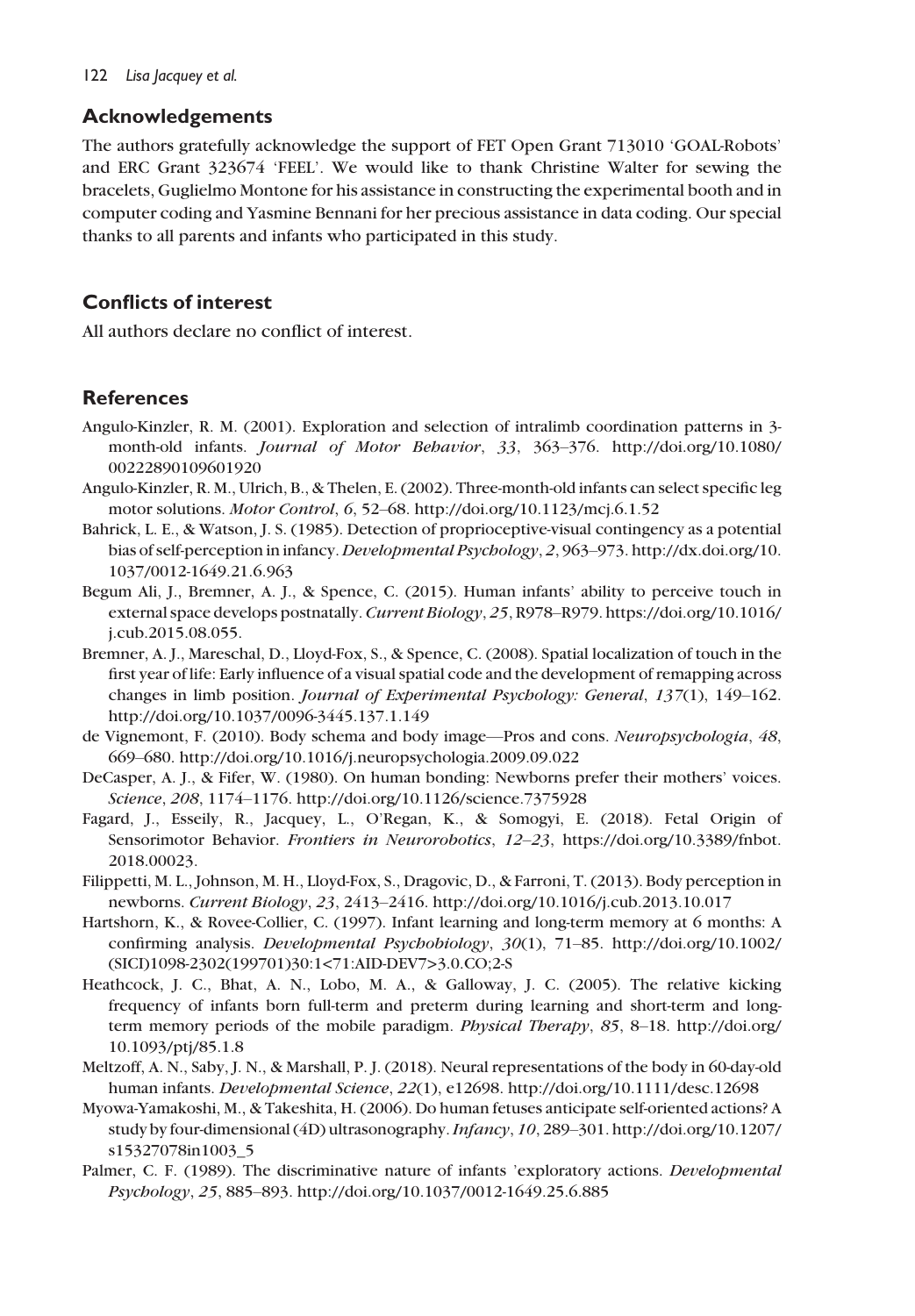- Piaget, J. (1936/1952). La naissance de l'intelligence chez l'enfant [The origins of intelligence in children] (M. Cook, Trans.). New York, NY: Basic Books.
- Reissland, N., & Austen, J. (2018). Goal-directed behaviours: The development of prenatal touch behaviours. In D. Corbetta, & M. Santello (Eds.), Reach-to-grasp behavior: Brain, behavior, and modelling across the life span (pp. 3–17). New York, NY: Taylor & Francis. [https://doi.org/10.](https://doi.org/10.4324/9780429467875-1) [4324/9780429467875-1](https://doi.org/10.4324/9780429467875-1)
- Rochat, P., & Goubet, N. (2000). Implicit knowledge of the body in infancy. Enfance, 53, 275–285. <http://doi.org/10.3406/enfan.2000.3184>
- Rochat, P., & Hespos, S. J. (1997). Differential rooting response by neonates: Evidence for an early sense of self. Early Development and Parenting, 6(34), 105–112. [http://doi.org/10.1002/\(SICI\)](http://doi.org/10.1002/(SICI)1099-0917(199709/12)6:3/4<105:AID-EDP150>3.0.CO;2-U) [1099-0917\(199709/12\)6:3/4<105:AID-EDP150>3.0.CO;2-U](http://doi.org/10.1002/(SICI)1099-0917(199709/12)6:3/4<105:AID-EDP150>3.0.CO;2-U)
- Rochat, P., & Morgan, R. (1995). Spatial determinants in the perception of self-produced leg movements by 3- to 5-month-old infants. Developmental Psychology, 31, 626–636. [http://doi.](http://doi.org/10.1037/0012-1649.31.4.626) [org/10.1037/0012-1649.31.4.626](http://doi.org/10.1037/0012-1649.31.4.626)
- Rochat, P., & Striano, T. (1999). Emerging self-exploration by 2-month-old infants. Developmental Science, 2, 206–218.<http://doi.org/10.1111/1467-7687.00069>
- Rovee, C. K., & Rovee, D. T. (1969). Conjugate reinforcement of infant exploratory behavior. Journal of Experimental Child Psychology, 8(1), 33–39. [http://doi.org/10.1016/0022-0965](http://doi.org/10.1016/0022-0965(69)90025-3) [\(69\)90025-3](http://doi.org/10.1016/0022-0965(69)90025-3)
- Rovee-Collier, C. K., Morrongiello, B. A., Aron, M., & Kupersmidt, J. (1978). Topographical response differentiation and reversal in 3-month-old infants. Infant Behavior and Development, 1, 323-333. [http://doi.org/10.1016/S0163-6383\(78\)80044-7](http://doi.org/10.1016/S0163-6383(78)80044-7)
- Ruff, H. A. (1984). Infants' manipulative exploration of objects: Effects of age and object characteristics. Developmental Psychology, 20(1), 9–20. [http://doi.org/10.1037/0012-1649.](http://doi.org/10.1037/0012-1649.20.1.9) [20.1.9](http://doi.org/10.1037/0012-1649.20.1.9)
- Saby, J. N., Meltzoff, A. N., & Marshall, P. J. (2015). Neural body maps in human infants: Somatotopic responses to tactile stimulation in 7-month-olds. NeuroImage, 118, 74–78. [http://doi.org/10.](http://doi.org/10.1016/j.neuroimage.2015.05.097) [1016/j.neuroimage.2015.05.097](http://doi.org/10.1016/j.neuroimage.2015.05.097)
- Sargent, B., Schweighofer, N., Kubo, M., & Fetters, L. (2014). Infant exploratory learning: Influence on leg joint coordination. PLoS ONE, 9(3), e91500. [http://doi.org/10.1371/journal.pone.](http://doi.org/10.1371/journal.pone.0091500) [0091500](http://doi.org/10.1371/journal.pone.0091500)
- Somogyi, E., Jacquey, L., Heed, T., Hoffmann, M., Lockman, J. J., Granjon, L., ... O'Regan, J. K. (2018).Which limb is it? Responses to vibrotactile stimulation in early infancy.British Journal of Developmental Psychology, 36, 384–401.<http://doi.org/10.1111/bjdp.12224>
- Thelen, E. (1994). Three-month-old infants can learn task-specific patterns of interlimb coordination. Psychological Science, 5, 280–285. [http://doi.org/10.1111/j.1467-9280.1994.tb](http://doi.org/10.1111/j.1467-9280.1994.tb00626.x) [00626.x](http://doi.org/10.1111/j.1467-9280.1994.tb00626.x)
- van der Meer, A. L. H. (1997). Keeping the arm in the limelight: Advanced visual control of arm movements in neonates. European Journal of Pediatric Neurology, 4, 103–108. [http://doi.org/](http://doi.org/10.1016/S1090-3798(97)80040-2) [10.1016/S1090-3798\(97\)80040-2](http://doi.org/10.1016/S1090-3798(97)80040-2)
- van der Meer, A., van derWeel, F., & Lee, D. (1995). The functional significance of arm movements in neonates. Science, 267, 693–695.<http://doi.org/10.1126/science.7839147>
- van der Meer, A., van der Weel, F., & Lee, D. (1996). Lifting weights in neonates: Developing visual control of reaching. Scandinavian Journal of Psychology, 37, 424–436. [http://doi.org/10.](http://doi.org/10.1016/S1090-3798(97)80040-2) [1016/S1090-3798\(97\)80040-2](http://doi.org/10.1016/S1090-3798(97)80040-2)
- Watanabe, H., Homae, F., & Taga, G. (2011). Developmental emergence of self-referential and inhibition mechanisms of body movements underling felicitous behaviors. Journal of Experimental Psychology: Human Perception and Performance, 37, 1157. [http://doi.org/](http://doi.org/10.1037/a0021936) [10.1037/a0021936](http://doi.org/10.1037/a0021936)
- Watanabe, H., & Taga, G. (2006). General to specific development of movement patterns and memory for contingency between actions and events in young infants. *Infant Behavior and* Development, 29, 402–422.<http://doi.org/10.1016/j.infbeh.2006.02.001>